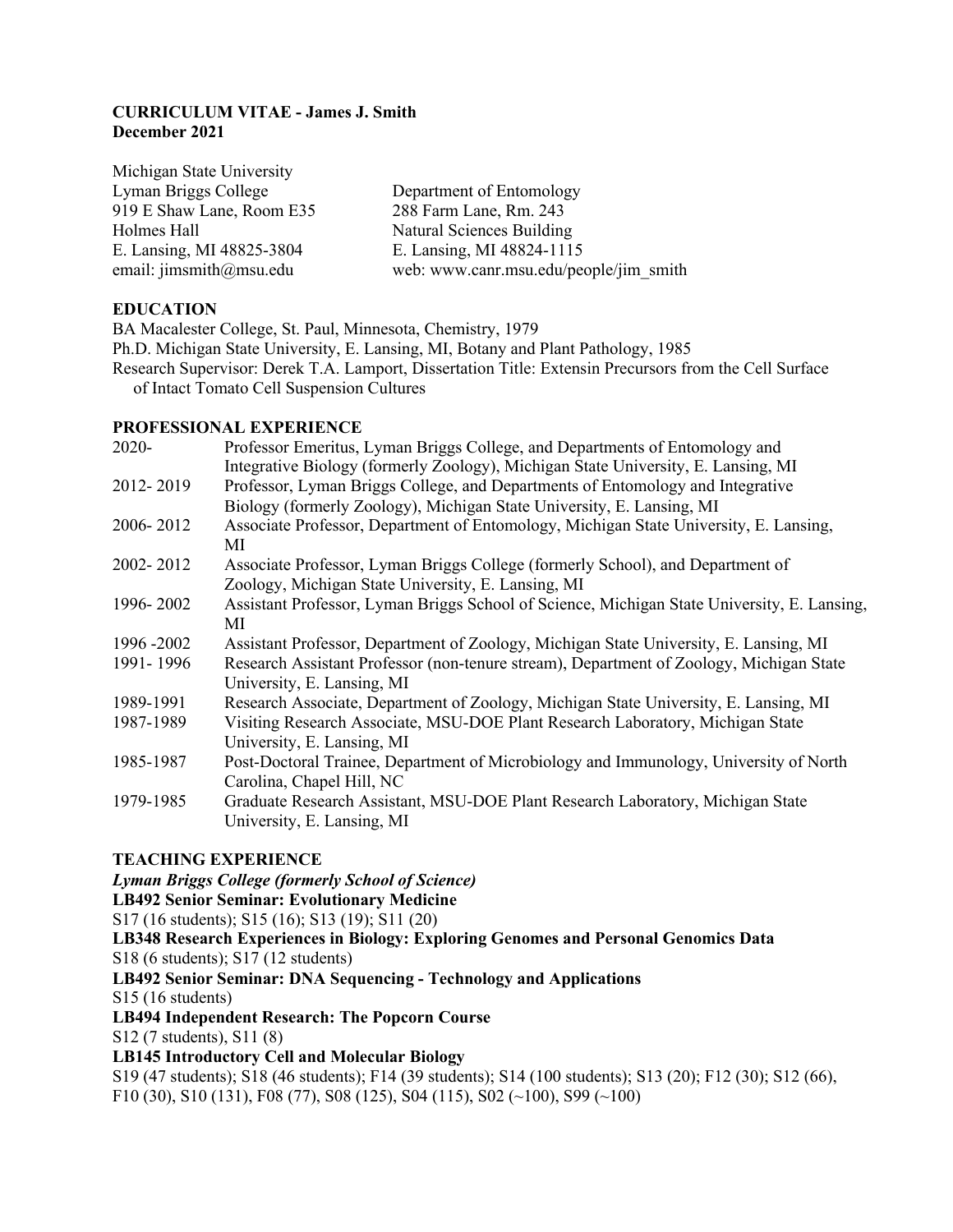### **LB144 Introductory Organismal Biology**

F18 (95 students), S07 (109), F06 (113), S06 (122), F04 (140), S03, F02, S01, F00, F98, S98, S97, F96 (approx. 110 - 140 students/semester)

**LB492 Senior Seminar: Biology of Complex Human Behaviors**

S05 (17 students), S03 (18)

# **LB492 Senior Seminar: Critical Analysis of Controversies in Evolution**

F98 (15 students).

**LB246 Experimental Approaches in Biology: The Role of Biologists in Conservation Issues** S98 (21 students)

## *Department of Zoology (now Integrative Biology)*

**IBIO**(**ZOL) 855 Molecular Evolution: Principles and Methods** F17 (12 students); F15 (12); F13 (19); F11 (12), F09 (7), F07 (11), F05 (13), F03 (14), F01 (13), F99 (11), F97 (12), S95 (28)

#### *Study Abroad Programs*

**History of Science in England 2016: Breaking the Boundaries of Time and Space in the Age of Victoria.** Co-led program with Dr. Richard Bellon, July  $2 - 23$ , 2016; 18 students.

How Victorian revolutions in science and technology (steam trains, telegraphs, etc.) shattered the customary constraints of time and space, allowing people, goods, and ideas to travel the world in unprecedented speed.

#### **History of Science in England 2013: Nature, Frankenstein, and the Age of Wonder.** Co-led program with Dr. Richard Bellon, June 30 – July 20, 2013; 24 students.

An exploration of the lives and work of British scientists in the Age of Wonder, a period where science, art, religion and politics mixed in a combustive brew.

#### **History of Science in England 2009: Exploring the Darwinian Revolution in England.** Co-led

program with Dr. Richard Bellon and Dr. Robert Pennock, June 27 – July 17, 2009; 19 students. This program took advantage of the 200th anniversary of Darwin's birth and the 150th anniversary of the publication of the Origin to investigate Darwin's revolution, paying particular attention to his life and work as a gentleman of science in imperial, industrial, reforming Victorian Britain.

#### **Biodiversity and Conservation in Panama 2006.** Co-led program with Dr. Jerry Urquhart, Dr. Chuck Elzinga and Dr. Aaron McCright, May 20 – June 10, 2006; 18 students.

An exploration of tropical habitats and human impacts upon them at three locations in Panama: the Canal Zone (Gamboa), the Caribbean Coast (Bocas del Toro), and the Cloud Forest (Los Quetzales).

## **PROFESSIONAL AFFILIATIONS**

Entomological Society of America Society for the Study of Evolution Society for the Advancement of Biology Education Research National Association of Biology Teachers

#### **FELLOWSHIPS, CONTRACTS AND GRANTS**

- NSF-IUSE (Proposal # 2020221), " An Integrative Approach for Teaching and Learning About Biological Evolution Through the Human Maladies of Addiction, Autoimmune Disease, Sleep Disorders, and Cancer", Peter J. T. White, PI, Merle Heidemann, James J. Smith, co-PIs, \$299,847 (10/1/20 – 9/30/22; funded).
- NSF-IUSE (Proposal # 1432563), "Active LENS: Learning Evolution and the Nature of Science using Evolution in Action", Robert T. Pennock, PI, Richard Lenski, Louise Mead, Charles Ofria, James J. Smith, co-PIs,  $$2,315,695 (9/1/14 - 8/31/19;$  funded).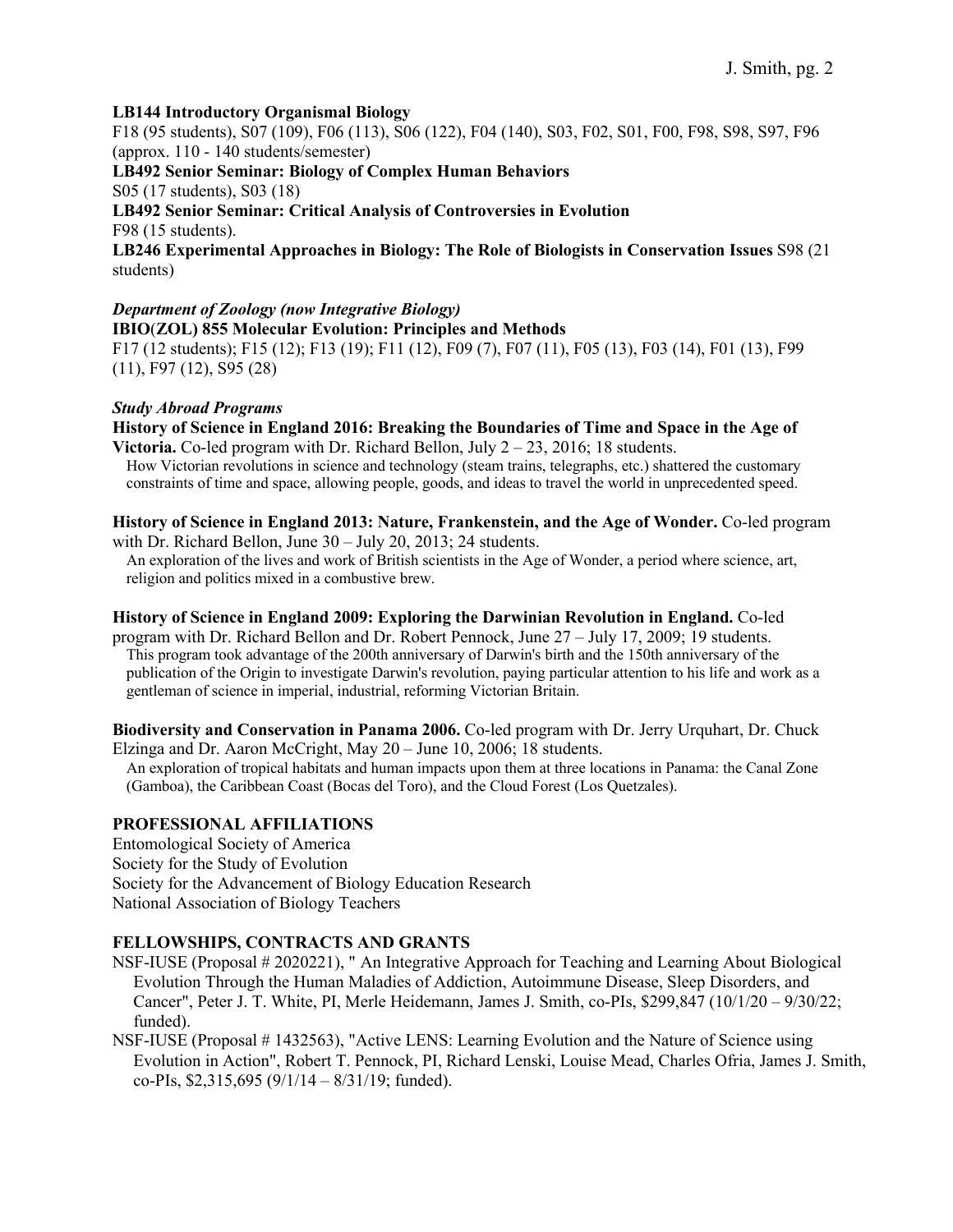- NSF-TUES (Proposal # 1043876), "Integrative Case Studies in Evolution Education", James J. Smith, PI; Merle Heidemann, co-PI; Jerry Urquhart (LBC), Cheryl Murphy (LBC) and Barry Williams (ZOL), Senior Personnel, \$199,797 (3/1/11 – 2/28/14; funded).
- SSE Outreach Award. "Science Supper: A Conversation About Evolution with Lansing area Biology Teachers". Oct. 21, 2010, \$500.
- Michigan GREEEN, Grant award for March 1, 2007 June 30, 2008, "Establishment and use of microsatellite loci to characterize EAB populations in North America and Asia", Jim Smith, PI, \$35,000.
- USDA-FS Research Joint Venture Agreement with MSU, 7/25/07, Project Title: Geographic Origin of North America's Emerald Ash Borer in Asia, Jim Smith and Leah Bauer (USDA Forest Service, North Central Forest Service, E. Lansing, MI), co-PIs, \$17,000 (amendment to the original agreement).
- Michigan GREEEN, Grant award for March 1, 2006 June 30, 2007, "Population structure of cherry fruit fly in managed, unmanaged and natural habitats", Larry Gut, Rufus Isaacs, Luis Teixera, and Jim Smith, co-PIs, \$42,000.
- USDA-FS Research Joint Venture Agreement with MSU, 12/13/04, Project Title: Geographic Origin of North America's Emerald Ash Borer in Asia, Jim Smith and Leah Bauer (USDA Forest Service, North Central Forest Service, E. Lansing, MI), co-PIs, \$25,000 (amendment to the original agreement).
- USDA-FS Research Joint Venture Agreement with MSU, 8/21/03, Project Title: Geographic Origin of North America's Emerald Ash Borer in Asia, Jim Smith and Leah Bauer (USDA Forest Service, North Central Forest Service, E. Lansing, MI), co-PIs, \$25,000.
- Michigan GREEEN, Grant award for July 1, 2001 June 30, 2002, "Development of DNA fingerprinting technology for identification and characterization of apple maggot and blueberry maggot", continuation for a second year, \$12,500.
- Michigan GREEEN, Grant award for March 1, 2000 June 30, 2001, "Development of DNA fingerprinting technology for identification and characterization of apple maggot and blueberry maggot", \$25,000.
- Washington Tree Fruit Research Commission, Grant award for April 1, 1999 March 31, 2000, "Development of a PCR-based diagnostic test for distinguishing between the apple maggot fly, *Rhagoletis pomonella*, and the snowberry fly, *R. zephyria*", Guy L. Bush, co-PI, \$39,750.
- Michigan Department of Agriculture, Grant award for July 1, 1999 Sept. 30, 1999, "Native *Vaccinium* spp. as a potential source of Blueberry maggot in the Great Lakes region", David R. Smitley, co-PI, \$7,200.
- Michigan Department of Agriculture, Grant award for July 1, 1998 Sept. 30, 1998, "Native *Vaccinium* spp. infested by *Rhagoletis mendax* in blueberry producing regions", David R. Smitley, co-PI, \$13,126.
- Michigan Department of Agriculture, Grant award for July 1, 1997 Sept. 30, 1997, "Distribution and host range of blueberry maggot in Michigan and the North Central US", David R. Smitley, co-PI, \$14,326.
- Michigan State University, International Studies and Programs, 1996, Special Foreign Travel Fund Award, \$550.

## **HONORS AND AWARDS**

American Association for the Advancement of Science, Fellow, February 2017.

Associated Students of Michigan State University, Senior Class Council, Outstanding Faculty Award, May 2015.

MSU Lyman Briggs College, Graduating Class of 2015, Honorary Faculty Award, May 2015.

Research Fellow in the American Society for Microbiology's (ASM) Biology Scholars Program, 2008-2009. Sigma Xi, 2006.

MSU College of Natural Science Outstanding Academic Advisor Award, March 2005 Distinguished Membership, National Society of Collegiate Scholars, 1999

## **PROFESSIONAL SERVICE**

Board of Directors, BioQUEST, Inc., 2017 – present (Treasurer, 2018 – 2021) Editorial Board, *CBE Life Sciences Education*, 2017 – 2019

Local Organizer, "Making Meaning through Modeling: Problem Solving in Biology", BioQUEST Summer Workshop, East Lansing, MI, July 2017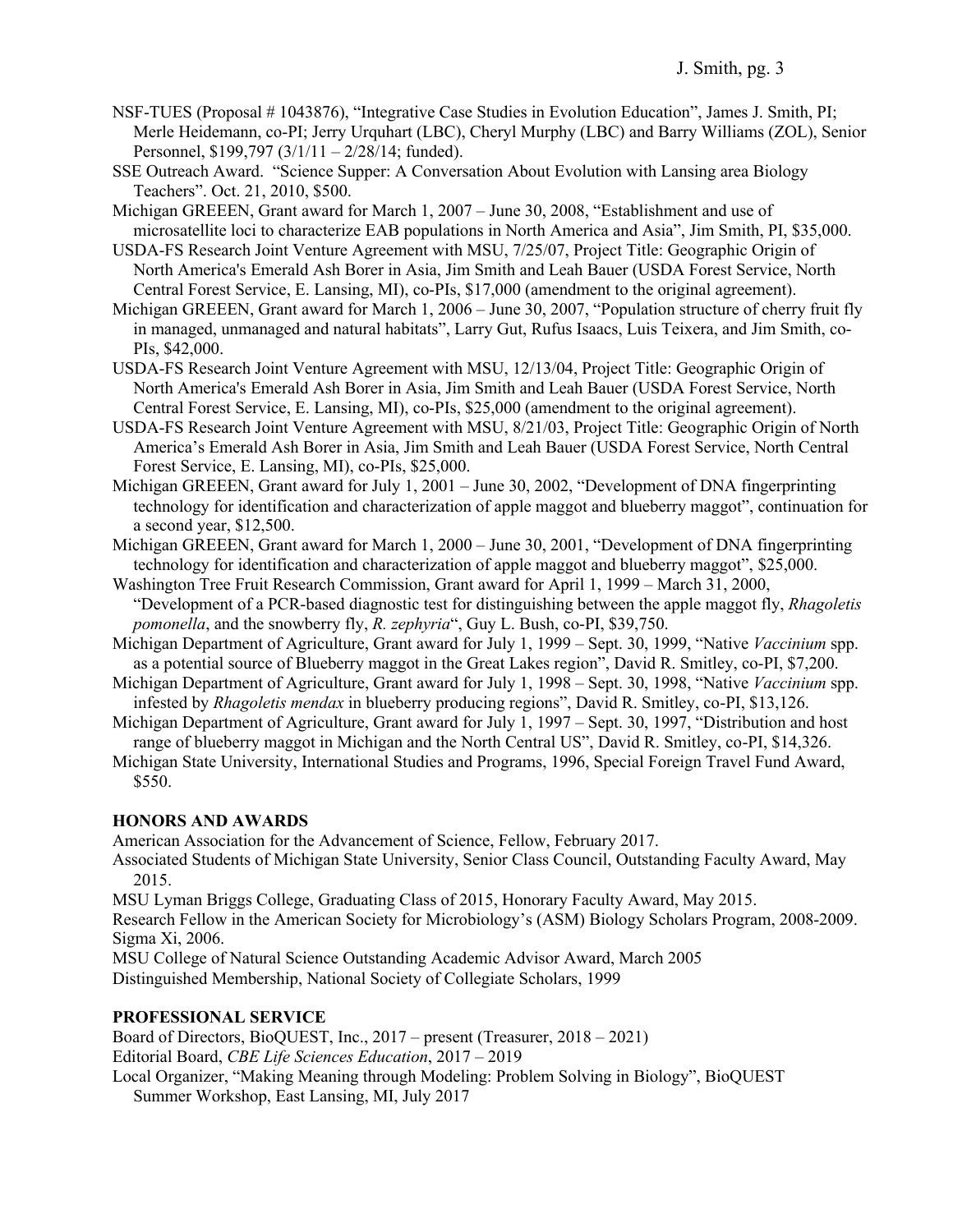Co-Leader, "Communicating the Relevance of Human Evolution" Working Group, National Evolutionary Synthesis Center (NESCent), Durham, NC, 2015; 2010-2012

Member, Education Committee of the Society for the Study of Evolution (SSE), 2013- 2020

Co-Organizer, Humans Without Borders: Evolutionary Processes at Work in Humans and their Relatives, Symposium Session at the AAAS Annual Meeting, Washington, DC, Feb. 2011.

Member, Understanding Evolution (http://evolution.berkeley.edu/) Teacher Advisory Board, 2010-2011 Member, "Tree Reasoning in Evolution Education" Working Group, NESCent, Durham, NC, 2007-2009

#### *Manuscript/Grant Reviewing*

Reviewer, *Bioscience*, 2021, 2020 Reviewer, *Science Education*, 2021, 2015 Reviewer, *Ecology*, 2020 Reviewer, *Journal of Environmental Entomology*, 2020 Reviewer, *PLoS One*, 2020, 2018 (2), 2017 (2), 2016, 2015 (2) Reviewer, *CBE Life Sciences Education*, 2020, 2018 (3), 2017 (3), 2015 (3), 2013 Reviewer, *Journal of Economic Entomology*, 2019, 2015, 1997 Reviewer, *Canadian Entomologist*, 2019 Reviewer, *Journal of Applied Entomology*, 2019 Reviewer, *Evolutionary Medicine and Public Health*, 2019, 2018 Reviewer, *Turkish Journal of Entomology*, 2019 Reviewer, NSF Division of Environmental Biology - Evolutionary Genetics (*ad hoc*), 2019, 2015 Reviewer, NSF Division of Education and Human Resources – Research Coordination Networks in Biology Education (*ad hoc*), 2019 Reviewer, *Evolution Education and Outreach*, 2018, 2017, 2016, 2015, 2014, 2011 Reviewer, *Journal of the Kansas Entomological Society*, 2018 Reviewer, *Pan-Pacific Entomologist*, 2018 Reviewer, *Journal of Biological Education*, 2018 Reviewer, *Arthropod-Plant Interactions*, 2017 Reviewer, *The American Biology Teacher*, 2017, 2016, 2015 Reviewer, *Science & Education*, 2017 Reviewer, *Agricultural and Forest Entomology*, 2016 Reviewer, *Archives of Phytopathology and Plant Protection*, 2016 Reviewer, National Center for Case Study Teaching in Science, 2016 Reviewer, *Bulletin of Entomological Research*, 2015 Reviewer, *Bulletin of Insectology*, 2015 Reviewer, *Biological Journal of the Linnean Society*, 2014, 2013, 1998 Reviewer, *Pest Management*, 2013 Reviewer, *BMC Evolutionary Biology*, 2013 Reviewer, *Evolutionary Biology*, 2013, 2012 Reviewer, *Science*, 2012 Reviewer, *Biological Invasions*, 2011 Reviewer, *Frontiers in Ecology and the Environment*, 2010 Reviewer, *Proceedings of the Royal Society, Series B.*, 2009 Reviewer, *European Journal of Entomology*, 2008 Reviewer, *American Society of Horticultural Science*, 2008 Reviewer, *Evolution*, 2007 Reviewer, *Genetica*, 2006 Reviewer, USDA/NRICGP Plant/Pest Interactions-Entomology Competitive Grants Program, 2004, 2001, 2000, 1997, 1992 Reviewer, *International Journal of Learning*, 2003 (2) Reviewer, *Genome*, 2002 Reviewer, *Molecular Phylogenetics and Evolution*, 1999, 1997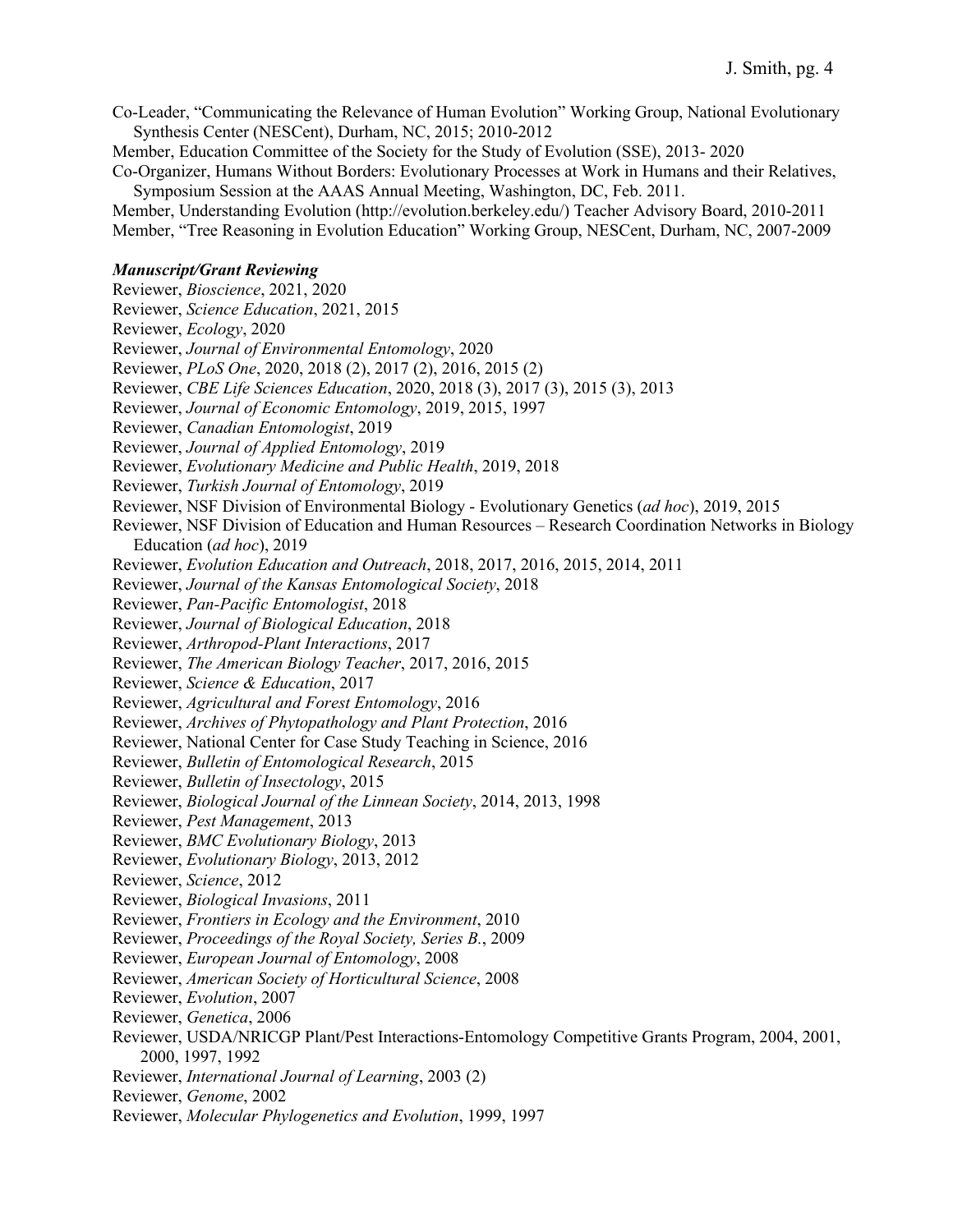Reviewer, *Molecular Biology and Evolution*, 1999 Reviewer, *Tephritidae: Phylogeny and Evolution of Behavior*, CRC Press, 1998. Reviewer, *Biotechniques*, 1995 Reviewer, *Journal of Molecular Evolution*, 1994 Reviewer, *Plant Physiology*, 1987, 1986, 1985

#### **RESEARCH ADVISING**

### **Michigan State University**

Post-Doctoral and Visiting Scholars:

Severyn Korneyev, Univ. Kiev, Fulbright Scholar, Sept. 2017 – May 2018 Shamal Al-Muffti, Univ. Duhok (Iraq), Aug. 2015 – Nov. 2015 Serdar Satar, Çukurova University, Adana, Turkey, Aug. 2012 – Nov. 2012

Ph. D. Guidance Committees (as chair):

Cory Kohn, Integrative Biology, Chair of Guidance Committee, Ph. D. completed August 2021 Dan Hulbert, Entomology, Chair of Guidance Committee, Ph. D. completed Dec. 2018 Alicia Bray, Entomology, Co-Chair of Guidance Committee, Ph. D. completed August 2009 Todd Tarrant, Zoology, Chair of Guidance Committee, Ph. D. completed December 2005 Vesna Gavrilovic, Zoology, Chair of Guidance Committee, Ph. D. completed May 2001

Ph. D. Guidance Committees (as member):

Shannon Niceley, Integrative Biology, Member of Guidance Committee (Ph. D. in progress) John Bosco Keven, Microbiology and Molecular Genetics, Member of Guidance Committee (Ph. D. completed July 2020) Zachary Noel, Plant and Microbial Sciences, Member of Guidance Committee (Ph. D. completed July 2019)

Paula Marquardt, Plant Biology, Member of Guidance Committee (Ph.D. completed December 2018) Keith Mason, Entomology, Member of Guidance Committee (Ph. D. completed August 2018)

Knute Gunderson, Entomology, Member of Guidance Committee (Ph. D. completed May 2018)

Amanda Lorenz, Entomology, Member of Guidance Committee (Ph. D. completed July 2017)

Jie Wang, Plant and Microbial Sciences, Member of Guidance Committee (Ph. D. completed July 2016) Alejandro Rojas, Plant and Microbial Sciences, Member of Guidance Committee (Ph. D. completed July 2016)

Amy Lark, Teacher Education, Member of Guidance Committee (Ph.D. completed July 2014) David Malakauskas, Entomology, Member of Guidance Committee Ph.D. completed April 2013 Lina Quesada, Plant Pathology, Member of Guidance Committee, Ph. D. completed November 2010 Aaron Smith, Entomology, Member of Guidance Committee, Ph. D. completed June 2010 Orlando Alvarez, Plant Biology, Member of Guidance Committee, Ph. D. completed May 2010 Jiri Hulcr, Entomology, Member of Guidance Committee, Ph. D. completed April 2009

Theng Theng Fong, Crop and Soil Sciences, Member of Guidance Committee, Ph. D. completed December 2008

Joonyul Kim, Biochemistry and Molecular Biology, Member of Guidance Committee, Ph. D. completed December 2007

Gabe Ording, Entomology, Member of Guidance Committee, Ph. D. completed August 2007 Merritt Gillilland, Zoology, Member of Guidance Committee, Ph. D. completed August 2006. Chris Wilson, Zoology, Member of Guidance Committee, Ph. D. completed May 2005. Rainy Inman, Fisheries and Wildlife, Member of Guidance Committee, Ph. D. completed May 2005. Anna Wiese, Plant Biology, Member of Guidance Committee, Ph. D. completed July 2003. Jaimie Houghton, Horticulture, Member of Guidance Committee, Ph. D. completed November 2001. John Jenkins, Zoology, Member of Guidance Committee, Ph. D. completed, June 1996.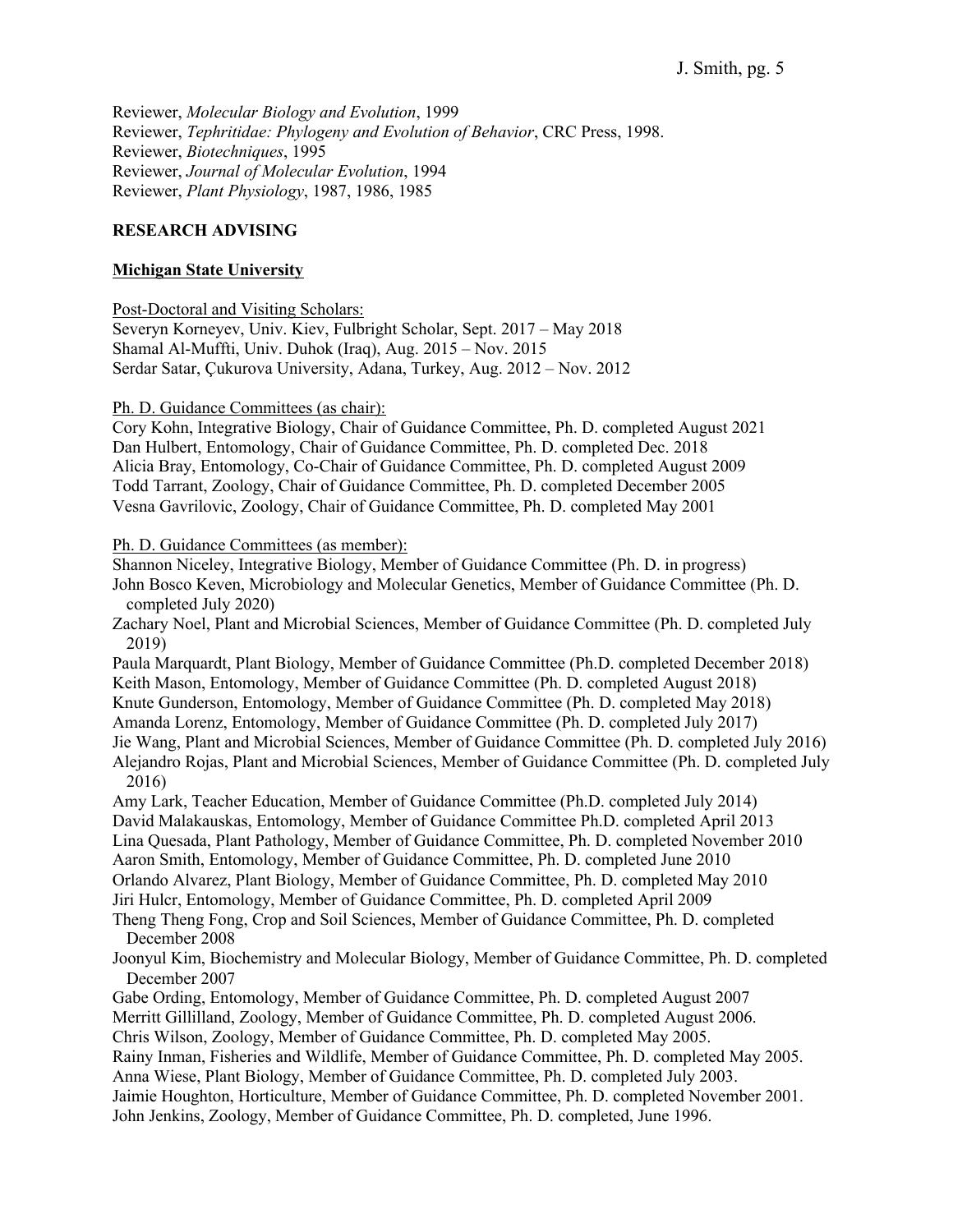Master's Thesis Guidance Committees: Gina Sari, Entomology, Member of Guidance Committee, MS completed August 2018 Chrissy McTavish, Plant Biology, Member of Guidance Committee, MS completed May 2016 Tracy MacMillan, Zoology, Member of Guidance Committee, MS completed December 2006 Valerie Vinoversky, Zoology, Member of Guidance Committee, MS completed June 2005 Erik Foster, Entomology, Member of Guidance Committee, MS completed June 2004. Matt Durkin, Botany and Plant Pathology, Member of Guidance Committee, MS completed January 2003. Arum Stump, Entomology, Member of Guidance Committee, MS completed Fall 2000. Matt Jaycox, MS Program, Zoology, Chair of Guidance Committee, Program not completed (left for Medical School after 2 years).

Joe Crossno, Zoology, Chair of Guidance Committee, BS/MS completed Summer 1999. Suzanne Gorospe, Zoology, Member of Guidance Committee, MS completed, Fall 1994.

Undergraduate Honors Thesis Committee:

Farhan Bhatti, Dept. of Economics, Thesis completed, Spring 2006 Bryan Judge, Dept. of Zoology, Thesis completed, Spring 1994

Undergraduate researchers

| Philip Brzezinski (Spring 2019 – summer 2021) |                        |
|-----------------------------------------------|------------------------|
| Wirat Pipattanamaitree (Spring 2019)          | <b>Andrew Garinger</b> |
| Joe Dziedziula (Fall 2018 – Spring 2019)      | Stephen Gottschalk     |
| Ben Luttinen (Spring 2018)                    | Megan Duffy            |
| Nick Zonca (Summer 2017 – Spring 2018)        | Dan Ducat              |
| Kelly Geith (Summer 2017 – Spring 2018)       | Craig Carter           |
| Kyleigh Buckley (Fall $2015 -$ Spring 2016)   | Mike Grillo            |
| Morgan Potter (Summer 2014 – Spring 2016)     | Liz Kruszewski         |
| Sydney Barosko (Fall 2013 - Fall 2015)        | Jessica Jo Wolf        |
| Megan Frayer (Fall 2010 – Spring 2014)        | Vince Borla            |
| William Armstrong (Fall 2010 – Spring 2013)   | Joe Crossno            |
| Parita Shah (Fall 2008 – Spring 2010)         | Chhaya Patel           |
| Bob McClowry (Spring 2008 – Summer 2009)      | Arman Forouzannia      |
| Rob Brown                                     | <b>Scott Demers</b>    |
| Isaiah Scott                                  | Roberto Bello          |
| Stephanie Drob                                | Royce Peterman         |
| Teri Genshorek                                | Erik Bailey            |

## **PUBLICATIONS (Key: \* Peer-reviewed, # Ph. D. or post-doctoral advisee author, @ Undergraduate author)**

#### **In Press**

\***Smith JJ**, @Brzezinski P, @Dziedziula J, @Rosenthal E, Klaus M. in press. Partial ribosomal nontranscribed spacer sequences distinguish *Rhagoletis zephyria* (Diptera: Tephritidae) from the apple maggot, *R. pomonella*. *Journal of Economic Entomology*, in press.

#### **Published**

\*Calvert MB, Doellman MM, Feder JL, Hood GR, Meyers P, Egan SP, Powell THQ, Glover MM, Tait C, Schuler H, Berlocher SH, **Smith JJ**, Nosil P, Hahn DA, Ragland GJ. 2021. Genomically correlated trait combinations and antagonistic selection contributing to counterintuitive genetic patterns of adaptive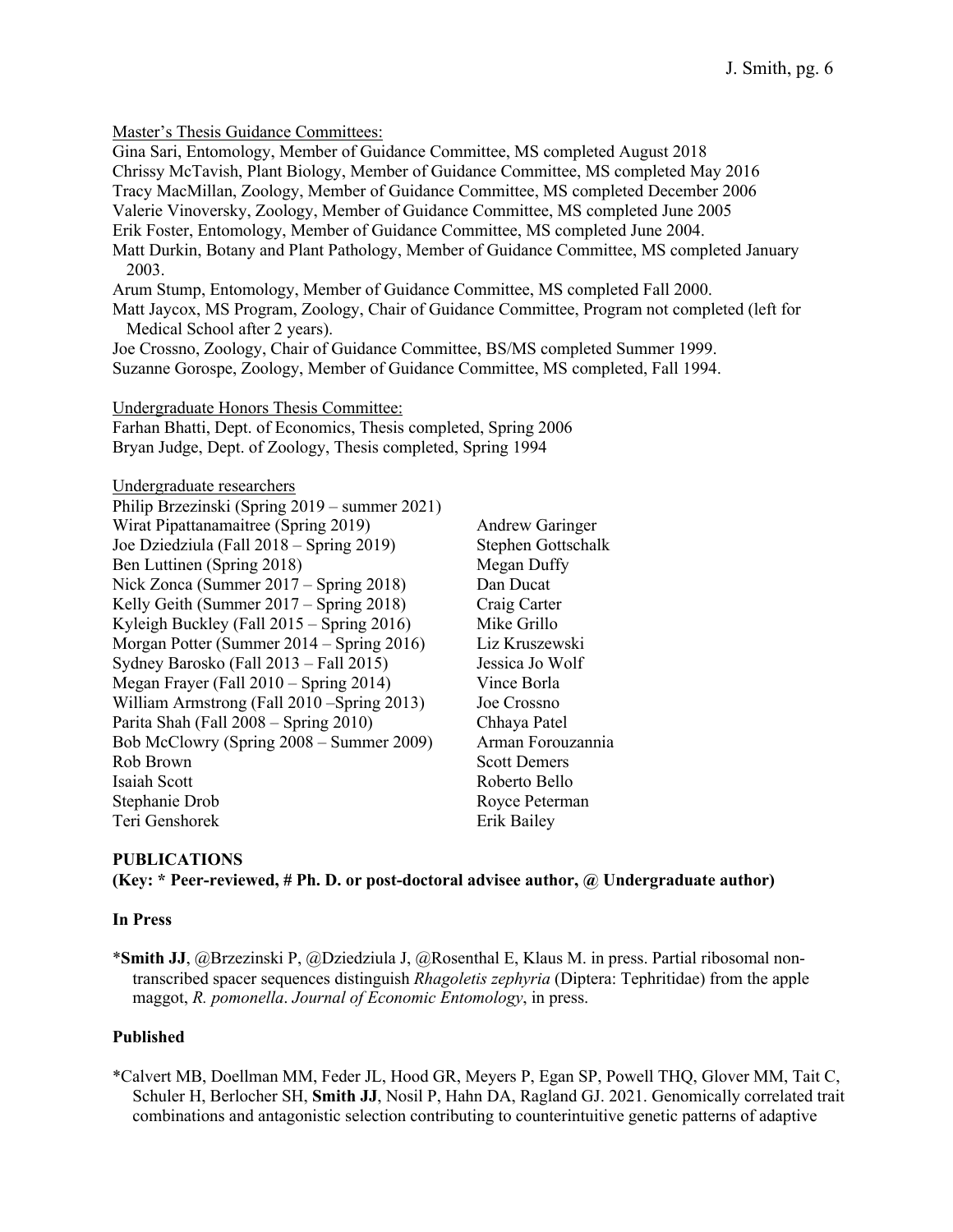diapause divergence in *Rhagoletis* flies. *Journal of Evolutionary Biology*. doi: 10.1111/jeb.13952. Epub ahead of print.

- \*Ellis R, Reichsman F, Mead LS, **Smith JJ**, McElroy-Brown K, White PJT. 2021. ConnectedBio: An Integrative & Technology-Enhanced Approach to Evolution Education for High School, *The American Biology Teacher*, 83(6), 362-371. doi: 10.1525/abt.2021.83.6.362
- \*#Korneyev SV, Smit JT, Hulbert DL, Norrbom AL, Gaimari SD, Korneyev VA, **Smith JJ**. 2020. Phylogeny of the genus *Tephritis* Latreille 1804 (Diptera, Tephritidae). *Arthropod Systematics and Phylogeny*, 78(1):111-132 DOI: 10.26049/ASP78-1-2020-05
- \*Hulbert D, Smitley D, Hotchkiss E, Lewis P, Wu Y, **Smith JJ**. 2020. Geographic distribution of *Ovavesicula popilliae* in the United States and sensitivity of visual diagnosis compared with qPCR detection. *J Invertebr Pathol.* Sep;175:107455. doi: 10.1016/j.jip.2020.107455.
- \*Karacaoğlu M, Satar G, **Smith JJ**, Satar S. 2020. Genetic diversity of Turkish populations of *Planococcus citri* Risso, 1813 (Hemiptera: Pseudococcidae). *Turkish Journal of Entomology* 44(4): 513-527.DOI: 10.16970/entoted.723560
- \*Doellman MM, Saint Jean G, Egan SP, Powell THQ, Hood GR, Schuler H, Bruzzese DJ, Glover MM, **Smith JJ**, Yee WL, Goughnour R, Rull J, Aluja M, Feder JL. 2020. Evidence for spatial clines and mixed geographic modes of speciation for North American cherry-infesting *Rhagoletis* (Diptera: Tephritidae) flies. *Ecol Evol.,* 10:12727-12744. doi: 10.1002/ece3.6667.
- \*Doellman MM, Schuler H, Saint Jean G, Hood GR, Egan SP, Powell THQ, Glover MM, Bruzzese DJ, **Smith JJ**, Yee WL, Goughnour RB, Rull J, Aluja M, Feder JL. 2019. Geographic and Ecological Dimensions of Host Plant-Associated Genetic Differentiation and Speciation in the *Rhagoletis cingulata* (Diptera: Tephritidae) Sibling Species Group. *Insects* 10(9):275. doi:10.3390/insects10090275
- \*#Hulbert D, Jackson MD, Hood GR, **Smith JJ**. 2018. Description of a new *Rhagoletis* (Diptera: Tephritidae) species in the *tabellaria* species group. *Insect Systematics and Diversity,* 2(6):1–14. doi: 10.1093/isd/ixy016
- \*#Kohn C, Wiser M, Pennock RT, **Smith JJ**, Mead LS. 2018. A digital technology-based introductory biology course designed for engineering and other non-life sciences STEM majors. *Comput Appl Eng Educ*. 2018;1–12. https://doi.org/10.1002/cae.21986
- \*St. Jean G, Hood GR, Eagan SP, Powell THQ, Schuler H, Doellman MM, Glover M, **Smith JJ**, Yee W, Goughnour R, RullJ, Aluja M, Feder JL. 2018. Limited genetic evidence for host plant-related differentiation in the Western cherry fruit fly, *Rhagoletis indifferens*. *Entomologia Experimentalis et Applicata*, 166: 739-751. DOI:10.1111/eea.12712
- \*Doellman MM, Ragland GJ, Hood GR, Meyers PJ, Egan SP, Powell THQ, Lazorchak P, Glover MM, Tait C, Schuler H, Hahn DA, Berlocher SH, **Smith JJ**, Nosil P, Feder JL. 2018. Genomic differentiation during Speciation-with-Gene-Flow: Comparing geographic and host-related variation in divergent life history adaptation in *Rhagoletis pomonella*. *Genes* 2018, 9, 262; doi:10.3390/genes9050262
- \*Lark A, Richmond G, Mead LS, **Smith JJ**, Pennock RT. 2018. Exploring the relationship between experiences with digital evolution and students' scientific understanding and acceptance. *The American Biology Teacher* 80:74-86. doi:10.1525/abt.2018.80.2.74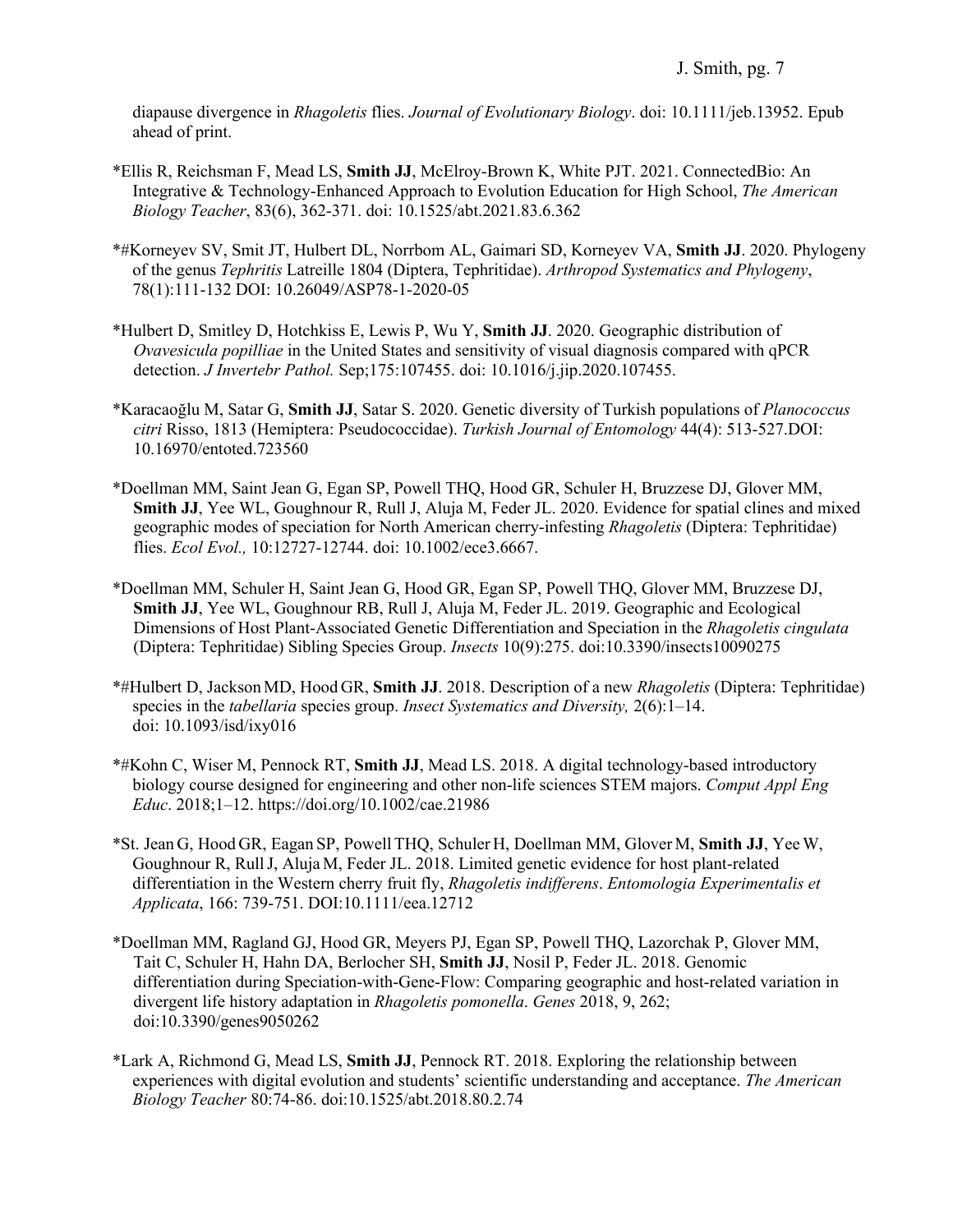- \*Sim SB, Doellman MM, Hood GR, Yee WL, Powell THQ, Schwarz D, Goughnour RB, Egan SP, Jean GS, **Smith JJ**, Arcella TE, Dzurisin JDK, Feder JL. 2017. Genetic Evidence for the Introduction of *Rhagoletis pomonella* (Diptera: Tephritidae) into the Northwestern United States. *Journal of Economic Entomology*, 110(6): 2599-2608. doi:10.1093/jee/tox248
- **\*Smith JJ**, Johnson WR, Lark AM, Mead LS, Wiser MJ, Pennock RT. 2016. An Avida-ED digital evolution curriculum for undergraduate biology. *Evolution: Education and Outreach*, 9(1), 1-11; (DOI: 10.1186/s12052-016-0060-0)
- \*Burmeister AR, **Smith JJ**. 2016. Evolution Across the Curriculum: A Key and Convenient Time to Change Microbiology Education. *Journal of Microbiology & Biology Education,* 17: 252-260. (DOI: http://dx.doi.org/10.1128/jmbe.v17i2.988)
- \*@Conley JE, @Meisel AJ, **Smith JJ**. 2016. Using M&M's to Model Sanger's Dideoxy DNA Sequencing Method. *American Biology Teacher*, 78: 516–522. (DOI: 10.1525/abt.2016.78.6.516)
- \*Hamerlinck G, #Hulbert D, Hood GR, **Smith JJ**, Forbes AA. 2016. Histories of host shifts and cospeciation among free-living parasitoids of *Rhagoletis* flies. *Journal of Evolutionary Biology*, 29: 1766–1779. (doi: 10.1111/jeb.12909)
- \*Wiser MJ, Mead LS, **Smith JJ**, Pennock RT. 2016. Comparing Human and Automated Evaluation of Open-Ended Student Responses to Questions of Evolution. In: Artificial Life XV: Proceedings of the Fifteenth International Conference on Artificial life. pp. 116 - 122. MIT Press. (arXiv:1603.07029v1)
- \*Heidemann MK, #White PJT, **Smith JJ**. 2016. "Evolution in Action." Published Case Study and Teaching Notes, National Center for Case Study Teaching in Science, University at Buffalo, State University of New York.
- \*Hood GR, Forbes AA, Powell T, Egan SP, Hamerlinck G, **Smith JJ**, Feder JL. 2015. Sequential Divergence and the Multiplicative Origin of Community Diversity. *Proceedings of the National Academy of Sciences of the United States of America* 112: E5980-E5989; doi:10.1073/pnas.1424717112.
- \*#White PJT, Heidemann MK, **Smith JJ**. 2015. A cross-course investigation of integrative cases for evolution education. *Journal of Microbiology & Biology Education* 16: 157-166. DOI: http://dx.doi.org/10.1128/jmbe.v16i2.876.
- \*Arcella R, Hood GR, Powell THQ, Sim SB, Yee WL, Schwarz D, Egan SP, Goughnour, **Smith JJ**, Feder JL. 2015. Hybridization and spread of the Apple Maggot Fly, *Rhagoletis pomonella* (Diptera: Tephritidae), in the Northwestern United States. *Evolutionary Applications* 8: 834–846. doi:10.1111/eva.12298
- \*@Frayer MF, #Hulbert D, #Satar S, **Smith JJ**. 2015. Phenological attributes and phylogenetic relationships of *Rhagoletis juniperina* Marcovitch (Diptera: Tephritidae) in the Great Lakes region. *The Great Lakes Entomologist*, 48: 67-78.
- \*Heidemann MK, #White PJT, **Smith JJ**. 2014. "Joel E. Greengiant learns about peas: from nucleotides to selection." Published Case Study and Teaching Notes, National Center for Case Study Teaching in Science, University at Buffalo, State University of New York.
- \*Heidemann MK, #White PJT, **Smith JJ**. 2014. "The evolution of color vision in monkeys: from nucleotides to ecology." Published Case Study and Teaching Notes, National Center for Case Study Teaching in Science, University at Buffalo, State University of New York.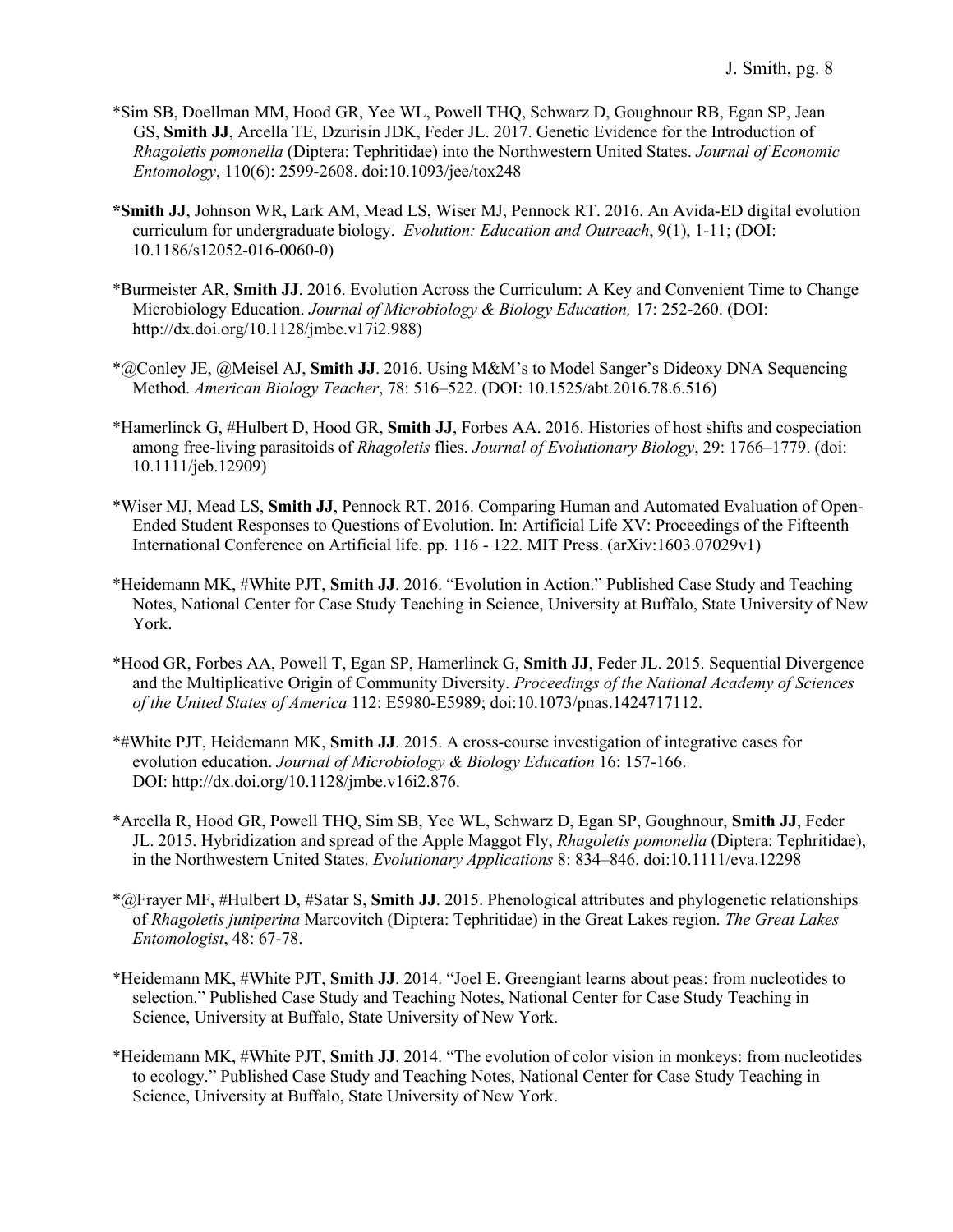- **\*Smith JJ**, Powell THQ, Teixeira L, @Armstrong WO, @McClowry RJ, Isaacs R, Hood GR, Feder JL, Gut L. 2014. Genetic structure of Cherry Fruit Fly (*Rhagoletis cingulata*) populations across managed, unmanaged, and natural habitats. *Entomologia Experimentalis et Applicata*, DOI: 10.1111/eea.12148.
- \*White PJT, Heidemann MK, **Smith JJ**. 2013. A new integrative approach to evolution education. *BioScience,* 63: 586-594.
- **\*Smith JJ**, Cheruvelil KS, Auvenshine S. 2013. Assessment of Student Learning Associated with Treethinking in an Undergraduate Introductory Organismal Biology Course. *CBE Life Sciences Education,* 12: 542–552.
- \*#White PJT, Heidemann MK, Loh M, **Smith JJ**. 2013. Integrative cases for teaching evolution. *Evolution: Education and Outreach.*6:17. http://www.evolution-outreach.com/content/6/1/17.
- \*Luckie DL, **Smith JJ**, Cheruvelil KS, Fata-Hartley C, Murphy CA, Urquhart GR. 2013. The "Anti-Cookbook Laboratory": Converting "Canned" Introductory Biology Laboratories to Multi-week Independent Investigations. *Tested Studies for Laboratory Teaching: Proceedings of the Association for Biology Laboratory Education,* 34: 196-213.
- \*Forbes AA, Satar S, Hamerlinck G, Nelson AE, **Smith JJ**. 2012. DNA barcodes and targeted sampling methods identify a new species and cryptic patterns of host specialization among North American *Coptera*  (Hymenoptera: Diapriidae). *Ann. Entomol. Soc. Am.* 105: 608-612.
- \*Johnson NA, **Smith JJ,** Pobiner B, Schrein C. 2012. Why Are Chimps Still Chimps? *American Biology Teacher* 74: 74-80.
- \*#Bray AM, Bauer LS, Poland TM, Haack RA, Cognato AI, **Smith JJ.** 2011. Genetic analysis of emerald ash borer (Agrilus *planipennis* Fairmaire) populations in Asia and North America. *Biological Invasions* 13, 2869-2887.
- **\*Smith JJ**, Baum DA, Moore A. 2009. The need for molecular genetic perspectives in evolutionary education (and vice versa). *Trends in Genetics*, 25: 427-429.
- **\*Smith JJ**, Cheruvelil KS. 2009. Using Inquiry and Tree-Thinking to "March Through the Animal Phyla". *Evolutionary Education and Outreach*, 2: 429-444.
- \*Forbes AA, Powell THQ, Stelinski LL, **Smith JJ**, Feder JL. 2009. Sympatric speciation cascades across trophic levels. *Science* 323: 776-779.
- \*Kim J, **Smith JJ**, Tian L, DellaPenna D. 2009. The evolution and function of carotenoid hydroxylases in Arabidopsis. *Plant and Cell Physiology*, 50: 463-479.
- \*Jacobs JL, Fasi AC, Ramette A, **Smith JJ**, Hammerschmidt RH, Sundin GW. 2008. Identification and onion pathogenicity of *Burkholderi cepacia* complex isolates from the onion rhizosphere and onion field soil. *Applied and Environmental Microbiology* 74 (10): 3121-3129. doi:10.1128/AEM.01941-07
- **Smith JJ.** 2008. [Review of] Steve Nash, *Millipedes and Moon Tigers: Science and Policy in an Age of Extinction*. *Organization and Environment* 21: 94-96. doi:10.1177/1086026607313682
- \*#Gavrilovic V, Bush GL, Schwarz D, **Smith JJ**. 2007. *Rhagoletis zephyria* Snow (Diptera: Tephritidae) in the Great Lakes basin: A native insect on native hosts? *Ann. Entomol. Soc. Am.* 100(4): 474-482.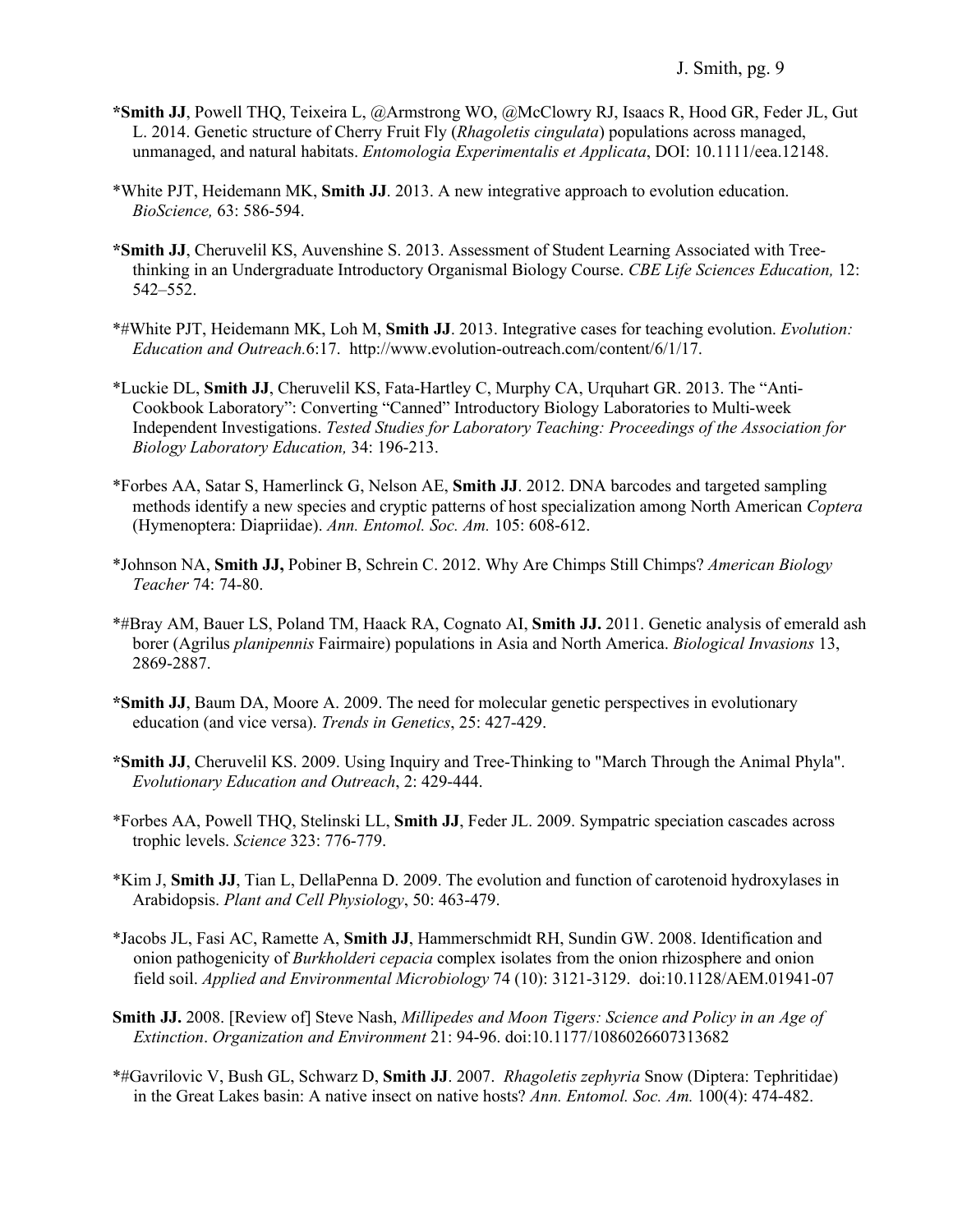- \*Ma Z, **Smith JJ**, Zhao Y, Jackson RW, Arnold DL, Murillo J, Sundin GW. 2007. Phylogenetic Analysis of the pPT23A Plasmid Family of *Pseudomonas syringae. Applied and Environmental Microbiology*  73(4): 1287-1295.
- \*Humpula JF, Ostrom PH, Gandhi H, John R. Strahler JR, Walker AK, Stafford TW, **Smith JJ**, Voorhies MR, Corner RG, Andrews PC. 2007. Investigation of the protein osteocalcin of *Camelops hesternus*: sequence, structure and phylogenetic implications *Geochimica Cosmochimica Acta* 71: 5956–5967.
- **Smith JJ.** 2006. [Review of] Alan Burdick, *Out of Eden: An Odyssey of Ecological Invasion*. *Organization and Environment* 19: 423-425.
- **\*Smith JJ**, Jaycox MA, Smith M, Bush GL. 2005/6. Analysis of mitochondrial DNA and morphological characters in the subtribe Carpomyina (Diptera: Tephritidae). In: Biotaxonomy of Tephritoidea, *Israel Journal of Entomology*, 35-36: 317-340.
- \*Houghton-Thompson J, Prince HH, **Smith JJ**, Hancock JF. 2005. Evidence of hybridization between *Lythrum salicaria* (Purple Loosestrife) and *L. alatum* (winged loosestrife) in North America. *Annals of Botany* 96: 877-885.
- \*McGroarty E, Parker J, Heidemann M, Lim H, Olson M, Long T, Merrill J, Riffell S, **Smith J**, Batzli J, Kirschtel D. 2004. Supplementing Introductory Biology with on-line curriculum, *Biochemical and Molecular Biology Education* 32: 20-26.
- \*Feder JL, Berlocher SH, Roethele JB, Dambroski H, **Smith JJ**, Perry WL, Gavrilovic V, Filchak KE, Rull J, Aluja M. 2003. Allopatric genetic origins for sympatric host-plant shifts and race formation in *Rhagoletis*. *Proceedings of the National Academy of Sciences of the United States of America* 100: 10314-10319.
- \*Maxson-Stein K, McGhee GC, **Smith JJ**, Jones AL, Sundin GW. 2003. Genetic analysis of a pathogenic *Erwinia* sp. isolated from pear in Japan. *Phytopathology* 93: 1393-1399.
- **\*Smith JJ**, Heidemann MK, Parker JM. 2003. Experiences in the creation and use of online learning guides for Introductory Biology, *International Journal of Learning* (Proceedings of The Learning Conference, London, UK, July 2003) 10: 1589-1603.
- **\*Smith JJ**, #Gavrilovic V, Smitley DR. 2001. Native *Vaccinium* spp. infested by *Rhagoletis mendax*  (Blueberry maggot; Diptera: Tephritidae) in the Great Lakes region: a potential source of inoculum for infestation of cultivated blueberries. *Journal of Economic Entomology*, 94: 1378-1385.
- **\*Smith JJ**, Bush GL. 1999. Phylogeny of Carpomyina, emphasizing relationships of the genus *Rhagoletis*. pp. 187-217 in: A. Norrbom & M. Aluja (eds.), *Fruit flies (Diptera: Tephritidae): Phylogeny and Evolution of Behavior* , CRC Press, Boca Raton, FL.
- \*Balardin RS, **Smith JJ**, Kelly JD. 1999. Ribosomal DNA polymorphism in *Colletotrichum lindemuthianum*. *Mycological Research* 103: 841-848.
- \*Bush GL, **Smith JJ**. 1998. The genetics and ecology of sympatric speciation: a case study. *Researches on Population Ecology* 40: 175-187.
- **\*Smith JJ**, Bush GL. 1997. Phylogeny of the genus *Rhagoletis* (Diptera: Tephritidae) inferred from DNA sequences of mitochondrial cytochrome oxidase II. *Molecular Phylogenetics and Evolution* 7: 33-43.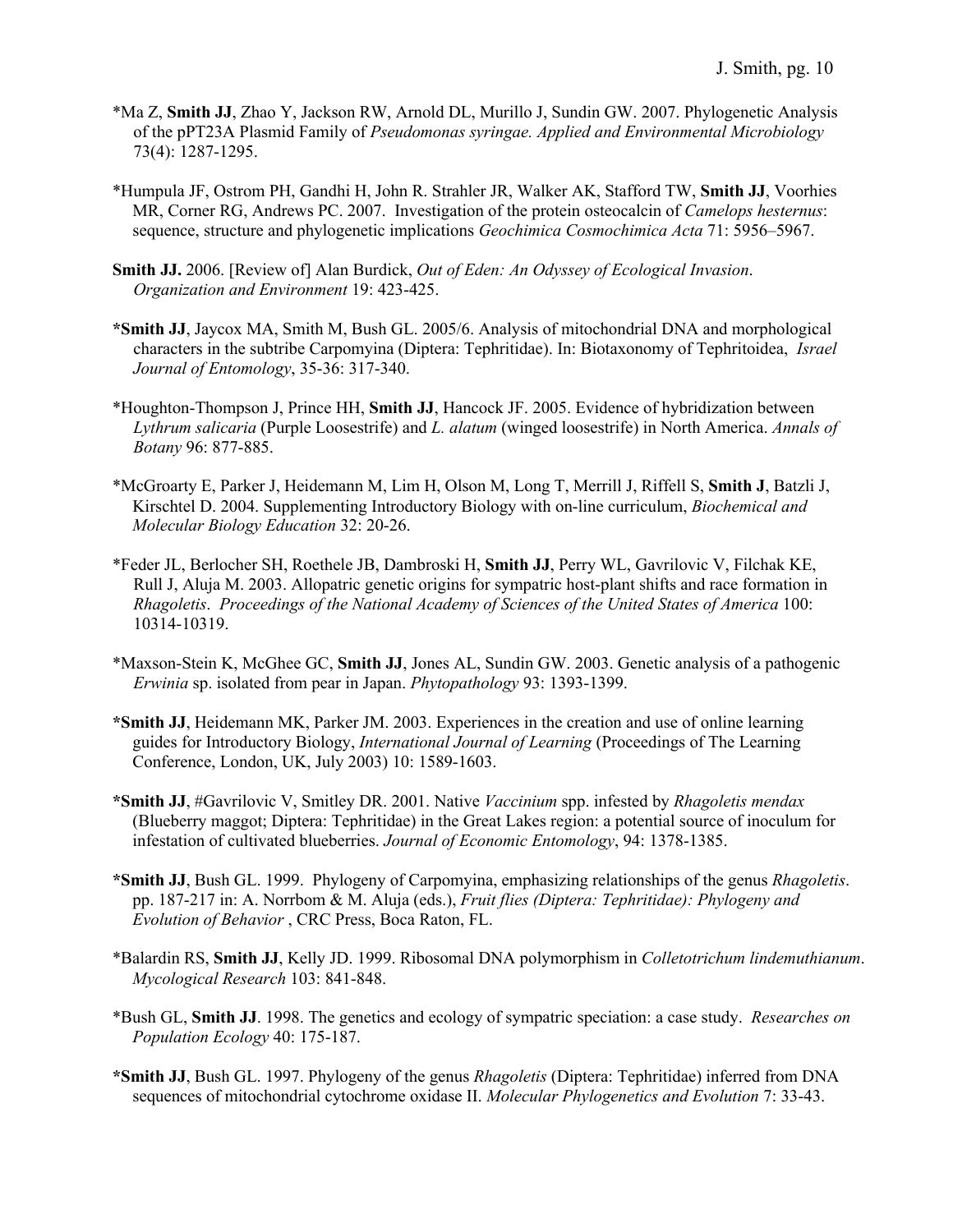- Bush GL, **Smith JJ**. 1997. The sympatric origins of phytophagous insects. in: K Dettner, G Bauer & W Volkl (eds.), *Vertical Food Web Interactions: Evolutionary Patterns and Driving Forces.* Ecological Studies, Vol. 130, pp. 3-19, Springer Verlag, Heidelberg.
- \*John TR, **Smith JJ**, Kaiser II. 1996. A phospholipase A2-like pseudogene retaining the highly conserved introns of Mojave toxin and other snake venom group II PLA2's, but having different exons. *DNA and Cell Biology* 15: 661-668.
- \*Johnson PA, Hoppensteadt FC, **Smith JJ**, Bush GL. 1996. Conditions for sympatric speciation: a diploid model incorporating habitat fidelity and non-habitat assortative mating. *Evolutionary Ecology* 10: 187-205.
- **\*Smith JJ**, Scott-Craig J, Leadbetter JR, Roberts DL, Bush GL, Fulbright DW. 1994. Characterization of random amplified polymorphic DNA (RAPD) products from *Xanthomonas campestris* and some comments on the use of RAPD products in phylogenetic analysis. *Molecular Phylogenetics and Evolution* 3:135-145.
- \*Procunier WS, **Smith JJ**. 1993. Localization of ribosomal DNA in *Rhagoletis pomonella* (Diptera:Tephritidae) by *in situ* hybridation. *Insect Molecular Biology* 2: 163-174.
- \*Procunier WS, **Smith JJ**, Richmond RC. 1991. Physical mapping of the Esterase-6 locus of *Drosophila melanogaster*. *Genetica* 84: 203-208.
- **\*Smith JJ**, Raikhel NV. 1989. Nucleotide sequences of cDNA clones encoding wheat germ agglutinin isolectins A and D. *Plant Molecular Biology* 13: 601-603.
- **\*Smith JJ**, Raikhel NV. 1989. Production of an antibody specific for the propeptide of wheat germ agglutinin. *Plant Physiology* 91: 473-476.
- **\*Smith JJ**, Olsen JR, Klapper DG. 1988. Monoclonal antibodies to denatured ragweed pollen allergen *Amb a* I. Characterization, specificity for the denatured allergen, and utilization for the isolation of immunogenic peptides of *Amb a* I. *Molecular Immunology* 25: 355-365.
- **\*Smith JJ**, Muldoon EP, Willard JJ, DTA Lamport. 1986. Tomato extensin precursors P1 and P2 are highly periodic structures. *Phytochemistry* 25: 1021-1030.
- **\*Smith JJ**, Muldoon EP, Lamport DTA. 1984. Isolation of extensin precursors by direct elution of intact tomato cell suspension cultures. *Phytochemistry* 23: 1233-1239.
- **\*Smith JJ**, Lamport DTA, Hawley MC, Selke SM. 1983. Feasibility of using anhydrous hydrogen fluoride to "crack" cellulose. *Journal of Applied Polymer Science: Applied Polymer Symposium* 37: 641-651.
- Selke SM, Hawley MC, Hardt H, Lamport DTA, Smith G, **Smith J**. 1982. Chemicals from wood via HF. *I & EC Product Research and Development* 21: 11-16.
- Mudd JB, Dezacks R, **Smith JJ**. 1980. Studies on the biosynthesis of sulfoquinovosyldiacylglycerol in higher plants. In: Mazliak P *et al.* (eds.) *Biogenesis and Function of Plant Lipids*, pp. 57-66. Elvesier/North Holland Press, Amsterdam.

## **INVITED SEMINARS, WORKSHOPS AND TALKS**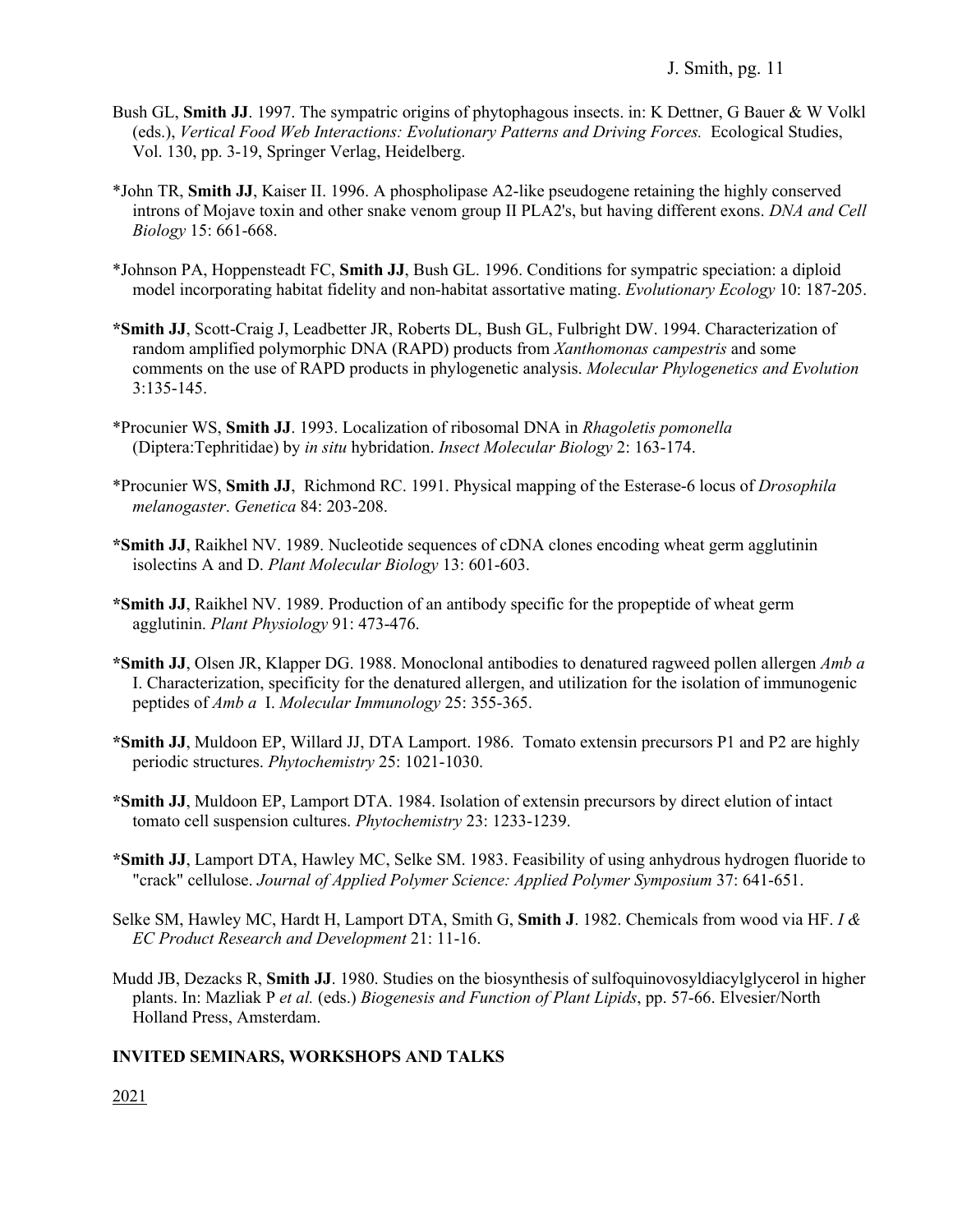"Avida-ED - An interactive online platform for learning evolution and the nature of science", Workshop presentation; Jim Smith (presenter), BioQUEST/QUBES BIOME 2021 Summer Institute (virtual), July 26, 2021.

## 2019

"Avida-ED: An artificial life platform for teaching evolutionary principles and the nature of science", Workshop presentation; Jim Smith (presenter), Louise Mead, Mike Wiser, and Rob Pennock, co-authors. Invited 2h workshop presentation at the BioQUEST/QUBES Summer Workshop, July 15, 2019, College of William and Mary, Williamsburg, VA.

"Avida-ED: An artificial life platform for teaching evolutionary principles and the nature of science", Workshop presentation; Jim Smith, Louise Mead, Mike Wiser, Diane Blackwood, Rich Lenski, and Rob Pennock, co-organizers and presenters. Day-long invited workshop presentation at the Annual Meeting of the Society for the Study of Evolution, June 21, 2019, Providence, RI.

"Avida-ED Goes to Loudoun County!!", Jim Smith, presenter. Invited presentation at Loudoun County High School, Leesburg, VA., May 31, 2019.

"Avida-ED: An artificial life platform for teaching evolutionary principles and the nature of science", Workshop presentation; Jim Smith, Louise Mead, Mike Wiser, Diane Blackwood, and Rob Pennock, coorganizers and presenters. Three day-long invited workshop presentation at the University of Buenos Aires, May 13-15, 2019, Buenos Aires, Argentina.

"Molecular phylogenetic approaches to plant protection: Some benefits of an evolutionary perspective", Keynote presentation; Jim Smith, presenter. 1st International Molecular Plant Protection Congress, April 12, 2019, Çukurova University, Adana, Turkey.

## 2018

"Evo-Ed Cases - A Case-based Integrative Approach to Teaching Evolution", Workshop presentation; Jim Smith (presenter), Peter J. T. White, Alexa Warwick, Louise Mead, co-authors. Invited workshop presentation at the BioQUEST/QUBES Summer Workshop, June 19, 2018, Harvey Mudd College, Claremont, CA.

"Avida-ED: An artificial life platform for teaching evolutionary principles and the nature of science", Workshop presentation; Jim Smith (presenter), Cory Kohn, Louise Mead, Mike Wiser, and Rob Pennock, co-authors. Invited workshop presentation at the BioQUEST/QUBES Summer Workshop, June 19, 2018, Harvey Mudd College, Claremont, CA.

## 2017

"*Rhagoletis* flies beyond speciation (Diptera: Tephritidae): A species diagnostic, discovery of new species, and tracking an evolutionary radiation in juniper hosts", Entomology Seminar, Smithsonian National Museum of Natural History, Washington, DC, Dec. 7, 2017.

"*Rhagoletis* beyond speciation: Species diagnostics, new species, and an evolutionary radiation in juniper hosts (A sabbatical report)", MSU Dept. Entomology, Feb. 6, 2017.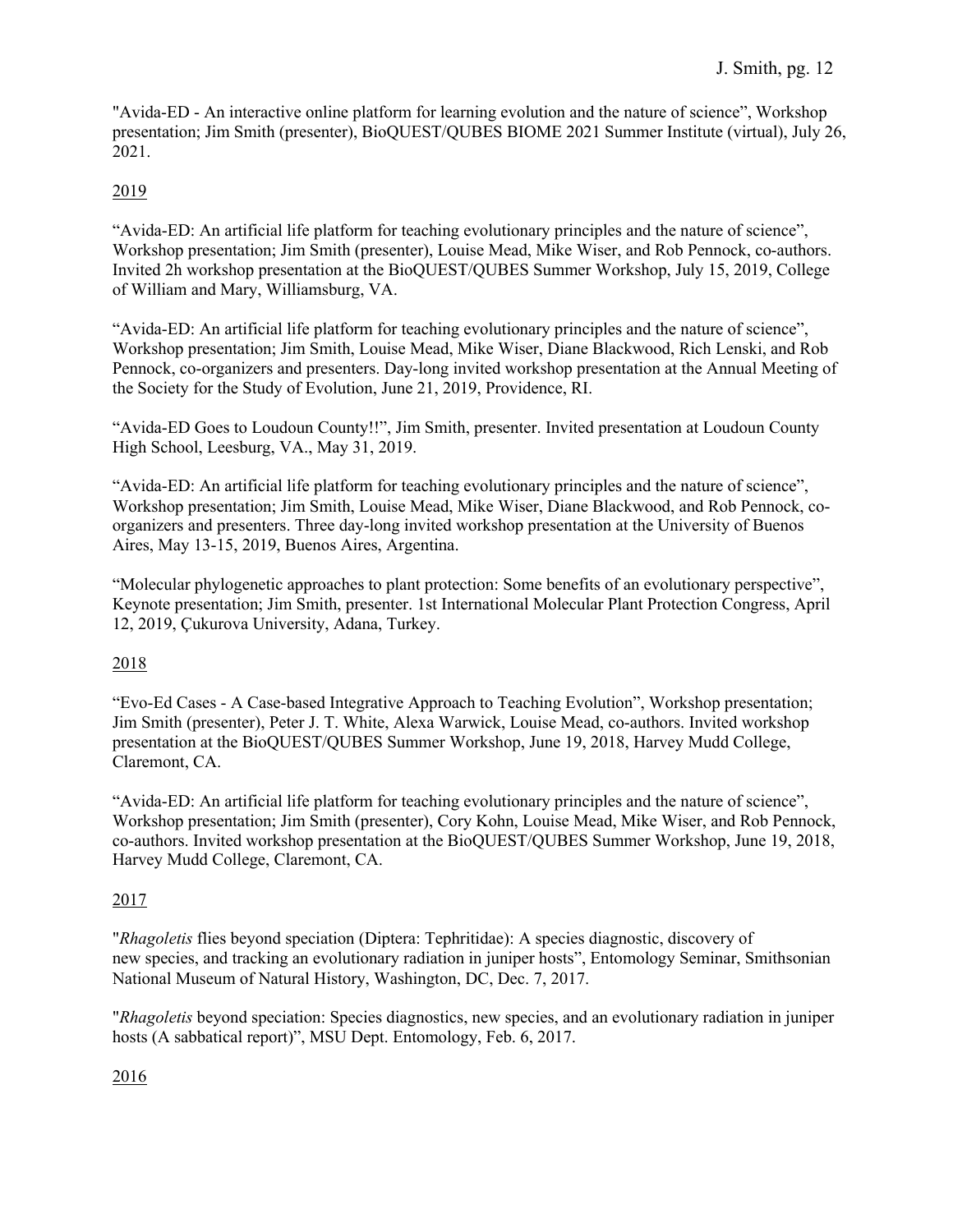"*Rhagoletis* fruit flies beyond speciation: A species diagnostic, discovery of new species and tracking an evolutionary radiation in juniper hosts", University of Guelph, Department of Integrative Biology, November 15, 2016.

"Using Evo-Ed cases and Avida-ED digital evolution as integrative, active-learning approaches to evolution education", University of Guelph, CBS Office of Educational Scholarship and Practice, November 15, 2016.

"Evo-Ed: Integrative Cases for Teaching Evolution Across the Biology Curriculum", Workshop presentation; Jim Smith (co-presenter w/ PJTW), Merle K. Heidemann and Peter J. T. White, co-authors, invited workshop presentation at the 2016 National Academies Special Topics Summer Institute on Quantitative Biology, June 20, 2016, North Carolina State University, Raleigh, NC.

"Avida-ED: An artificial life platform for teaching evolutionary principles and the nature of science", Workshop presentation; Jim Smith (co-presenter w/ Cory Kohn), Louise Mead, Mike Wiser, Cory Kohn, and Rob Pennock, co-authors, invited workshop presentation at the 2016 National Academies Special Topics Summer Institute on Quantitative Biology, June 20, 2016, North Carolina State University, Raleigh, NC.

"Using Evo-Ed Cases and Avida-ED Digital Evolution as Integrative, Active Learning Approaches to Evolution Education", Emory University, Department of Biology, March 15, 2016.

## 2015

"Tree-thinking, Integrative Cases, and Avida-ED: Active, Engaging, Inquiry-based Approaches to Evolution Education", Department of Biology Seminar Series, Purdue University, Nov. 3, 2015.

"Evo-ED: Integrative Cases for Teaching Evolution Across the Biology Curriculum", Workshop presentation; Jim Smith (presenter), Merle K. Heidemann and Peter J. T. White, co-authors, invited workshop presentation at the HHMI/BioQUEST/SCN Conference, June 13, 2015, Harvey Mudd College, Claremont, CA.

"Avida-ED: An artificial life platform for teaching evolutionary principles and the nature of science", Workshop presentation; Jim Smith (presenter), Wendy Johnson, Louise Mead, Mike Wiser, Amy Lark, and Rob Pennock, co-authors, invited workshop presentation at the HHMI/BioQUEST/SCN Conference, June 13, 2015, Harvey Mudd College, Claremont, CA.

## 2013

"An Integrative Approach to Teaching Evolution", Program in Ecology, Evolution and Conservation Biology Seminar Series, University of Illinois Urbana-Champaign, Sept. 18, 2013.

"Evolution Education in Action", Keynote Address at the BEACON Congress, Mich. St. Univ., Aug. 14, 2013.

"A Case-based Approach to Teaching Evolution", Invited presentation at the "Avoiding Extinction in the Classroom: a Professional Development Workshop for Undergraduate Educators", held in conjunction with the annual meeting of the Society for the Study of Evolution (Peter White\* and Jim Smith\*, copresenters), Snowbird, UT, June 21, 2013.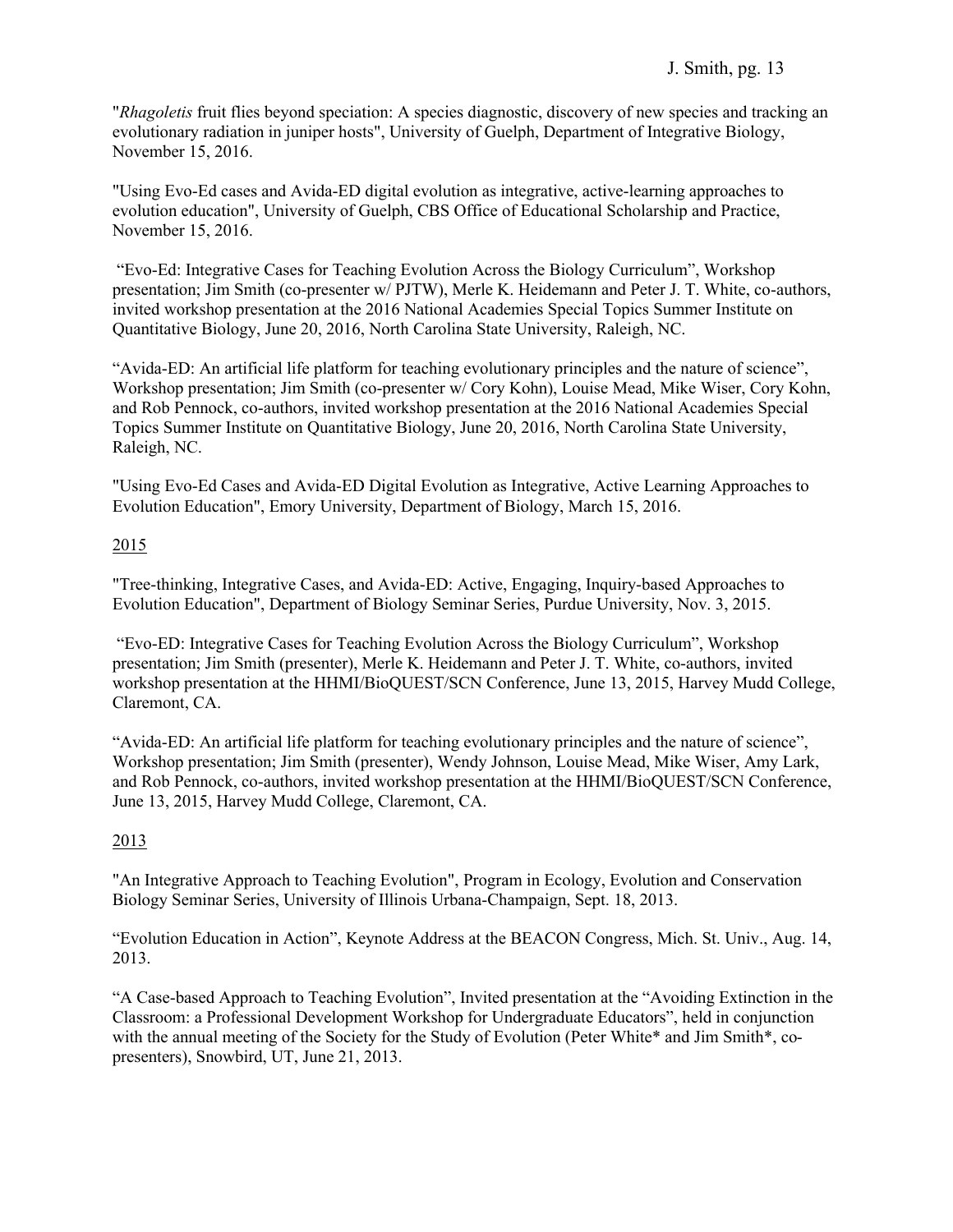"A Case-based Approach to Teaching Evolution", Invited presentation at the "Evo101: Teaching Evolution" workshop for K-12 teachers, held in conjunction with the annual meeting of the Society for the Study of Evolution (Peter White\* and Jim Smith\*, co-presenters), Snowbird, UT, June 22, 2013.

### 2012

"Statistics (and SoTL Projects): It's as much *who* you know, as *what* you know!", invited presentation in the Workshop sessions associated with the ASM-sponsored Biology Scholars Research Residency, Washington, DC, July 26, 2012.

"Evolution Case Studies: Integrating Concepts Across the Introductory Biology Curriculum", invited talk at the Introductory Biology Project Summer Research Conference, Washington, DC, June 30, 2012.

### 2011

"21st Century Biology Teaching for 21st Century Biology Students: Perspectives from Holmes Hall". Lyman Briggs College, Nov. 11, 2011.

"Molecular Evolutionary Genetic Relationships in *Rhagoletis* Fruit Flies (Diptera: Tephritidae): Theoretical and Applied Perspectives". Michigan State University, Department of Entomology, Sept. 26, 2011.

"Activities of the Communicating the Relevance of Human Evolution NESCent Working Group". *SSE Education Workshop - Evolutionary Medicine*, Annual Meeting of the Society for the Study of Evolution, Norman, OK, June 18, 2011.

"Statistics (and SoTL Projects): What do I really need to know and what should I outsource", invited presentation in the Workshop sessions associated with the ASM-sponsored Biology Scholars Research Residency, Washington, DC, July 14, 2011.

"Classroom Research and Research Question: Setting up a strong research design and drafting a question", invited presentation in the Workshop sessions associated with the ASM-sponsored Biology Scholars Research Residency, Washington, DC, July 13, 2011.

## 2010

"Using a "Genotype to Phenotype" Approach to Improve Students' Understanding of Evolution", invited presentation at the Teaching Workshop associated with the AIBS-sponsored Molecular Evolution Symposium, Annual Meeting of the National Association of Biology Teachers (NABT), Minneapolis, MN, Nov. 5-8, 2010.

"Using Inquiry and "Tree Thinking" to teach the "March through the Phyla" in a Hypothesis-driven, Evolutionary Context". *Evolution 101 Workshop for K-12 Educators*, Annual Meeting of the Society for the Study of Evolution, Portland, OR, June 24-28, 2010.

"Molecular Phylogenies – Using DNA sequences and "Tree Thinking" to teach Introductory Biology in an evolutionary context". *Learn Something New,* American Society for Microbiology Conference for Undergraduate Educators, San Diego, CA, May 20-24, 2010.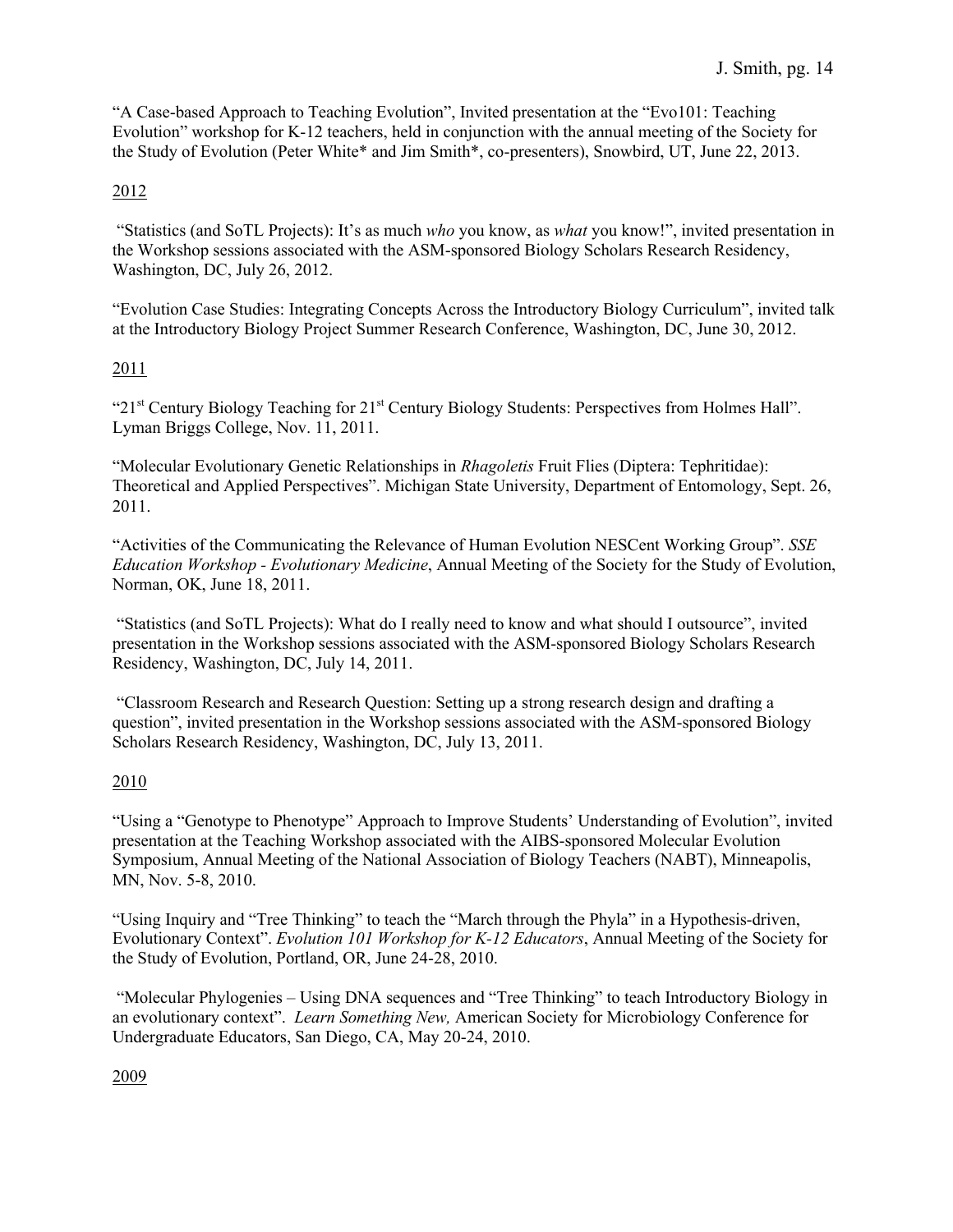"Incorporating Molecular Evolution Concepts into Introductory Organismal Biology: A Need and a Problem". Society of Molecular Biology and Evolution, Symposium on Teaching Molecular Evolution, University of Iowa, Iowa City, IA, Thursday June 4, 2009.

## 2007

"Using Inquiry and Tree-thinking to March Through the Phyla. Michigan State University, Center for Research in College Science Teaching and Learning, Thursday October 11, 2007.

## 2006

"Evo-Devo: An evolutionary synthesis for the  $21<sup>st</sup>$  century. Michigan State University Museum, Thursday February 9, 2006.

"Studying basic and applied biological questions from a *Rhagoletis* spp. (Diptera: Tephritidae) perspective" Michigan State University Department of Entomology, Monday January 30, 2006.

## 2005

"Introduction to and Overview of the Nature/Nurture Symposium." Lyman Briggs School of Science Nature-Nurture Symposium, Michigan State University, E. Lansing, MI, March 25, 2005.

## 2002

"Gene Trees, AFLPs, and *Rhagoletis* Evolution." Ecology, Evolutionary Biology, and Behavior Seminar Series, Michigan State University, E. Lansing, MI, March 20, 2002.

Using Molecular Phylogenies to Study Evolutionary and Applied Problems in the Genus *Rhagoletis* (Diptera: Tephritidae), "USDA, Wapato, WA, January 23, 2002.

## 2001

Using Molecular Phylogenies to Study Evolutionary and Applied Problems in the Genus *Rhagoletis* (Diptera: Tephritidae), Hiram College, Hiram Ohio, November 15, 2001.

## 2000

"Blueberry maggot (*Rhagoletis mendax*) in native hosts in the Great Lakes region: Occurrence and practical implications, MSU Department of Entomology, Monday March 27, 2000, Vesna Gavrilovic and Dave Smitley, co-authors.

"Analysis of mitochondrial DNA and morphological characters in the subtribe Carpomyina", Invited Seminar at Tel Aviv University (Tel Aviv, Israel) at the 1<sup>st</sup> Tephritidologist Conference (Dr. Amnon Friedberg, Organizer), May 28, 2000, Guy Bush, Martha Smith and Matt Jaycox, co-authors.

## 1998

"Phylogeny of Carpomyina" Invited talk at International Symposium entitled "Fruit flies (Diptera: Tephritidae): Phylogeny and Evolution of Behavior, Instituto de Ecologia, A.C., Xalapa, Veracruz, MEXICO, February 16-21, 1998.,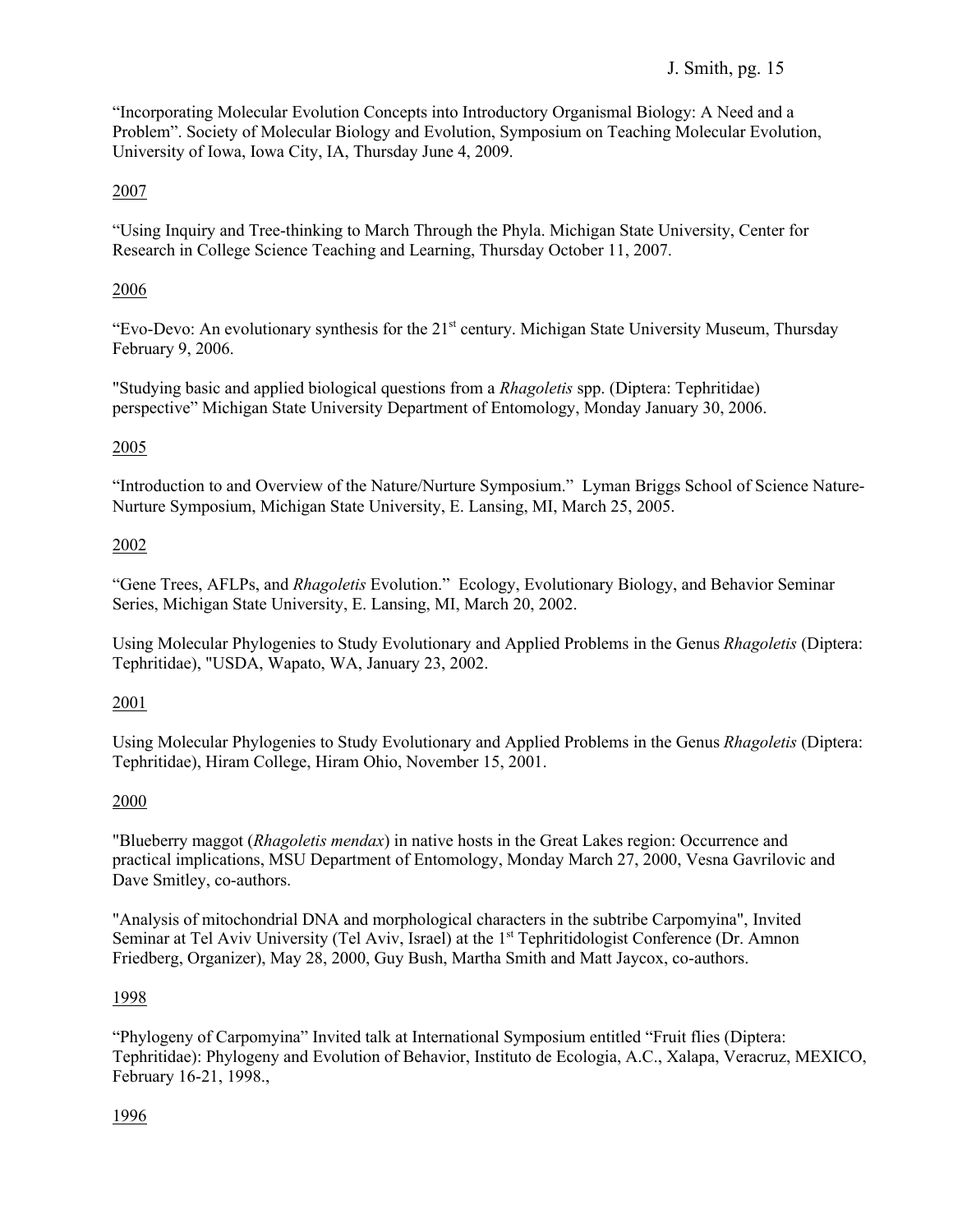"Phylogeny and evolution of the genus *Rhagoletis* (Diptera: Tephritidae)" Invited talk presented at symposium entitled "Higher-level phylogeny of Diptera: Morphological and molecular evidence" at the XX International Congress of Entomology, Florence, Italy, August 25-31, 1996.

"What do *Xanthomonas*, *Rhagoletis*, and *Crotalus* have in common?" Department of Zoology, Michigan State University, E. Lansing, MI, March 14, 1996.

"Using molecules to study natural history and evolution" Lyman Briggs School, Michigan State University, E. Lansing, MI, February 26, 1996.

#### 1994

"Host plant specialization and genetic diversification in the bacterial species *Xanthomonas campestris*." Ecology and Evolutionary Biology Seminar Series, Michigan State University, E. Lansing, MI, April 20, 1994.

### 1993

"Molecular Systematics. RAPD's and Pathovar-specific DNA: Studies on the bacterial turfgrass phytopathogen, *Xanthomonas campestris* pv. poannua." The Ohio State University, Columbus, OH, Feb. 19, 1993.

### 1991

"Sympatric speciation in *Rhagoletis pomonella*: Can we identify genes involved in the evolution of reproductive isolation?" Department of Zoology Seminar Series, Michigan State University, E. Lansing, MI, April 15, 1991.

## **ORAL/POSTER CONFERENCE AND WORKSHOP PRESENTATIONS**

(KEY - \* Presenter)

## 2021

"Assessment of Genetic Drift Concepts in Introductory Biology", Katie LaCommare\*, Judy Nesmith\*, Louise Mead, Mike Wiser, Kenyon Cavender, Jim Smith. "Assessment of Genetic Drift Concepts in Introductory Biology", Roundtable Discussion contribution, SABER West, (virtual), January 19, 2021.

## 2018

"Complete mitochondrial genome sequences do not distinguish between the apple maggot, *Rhagoletis pomonella*, and the snowberry fly, *R. zephyria* (Diptera: Tephritidae)". James Smith\*, Kelly Geith, Gino Caruso, Daniel Hulbert and Patrick Edger, Michigan State Univ., East Lansing, MI., oral presentation at the Annual Meeting of the Entomological Society of America, Vancouver, BC, Canada, Nov. 11, 2018.

"Phylogeny of the genus *Rhagoletis* (Diptera: Tephritidae): Relationships of species groups". Daniel Hulbert\*, Valery Korneyev and Jim Smith, Michigan State Univ., East Lansing, MI, oral presentation at the Annual Meeting of the Entomological Society of America, Vancouver, BC, Canada, Nov. 12, 2018.

"Genomic differentiation during speciation-with gene-flow: Comparing life history and geographic variation within and across species in the *Rhagoletis pomonella* complex". Meredith Doellman\*,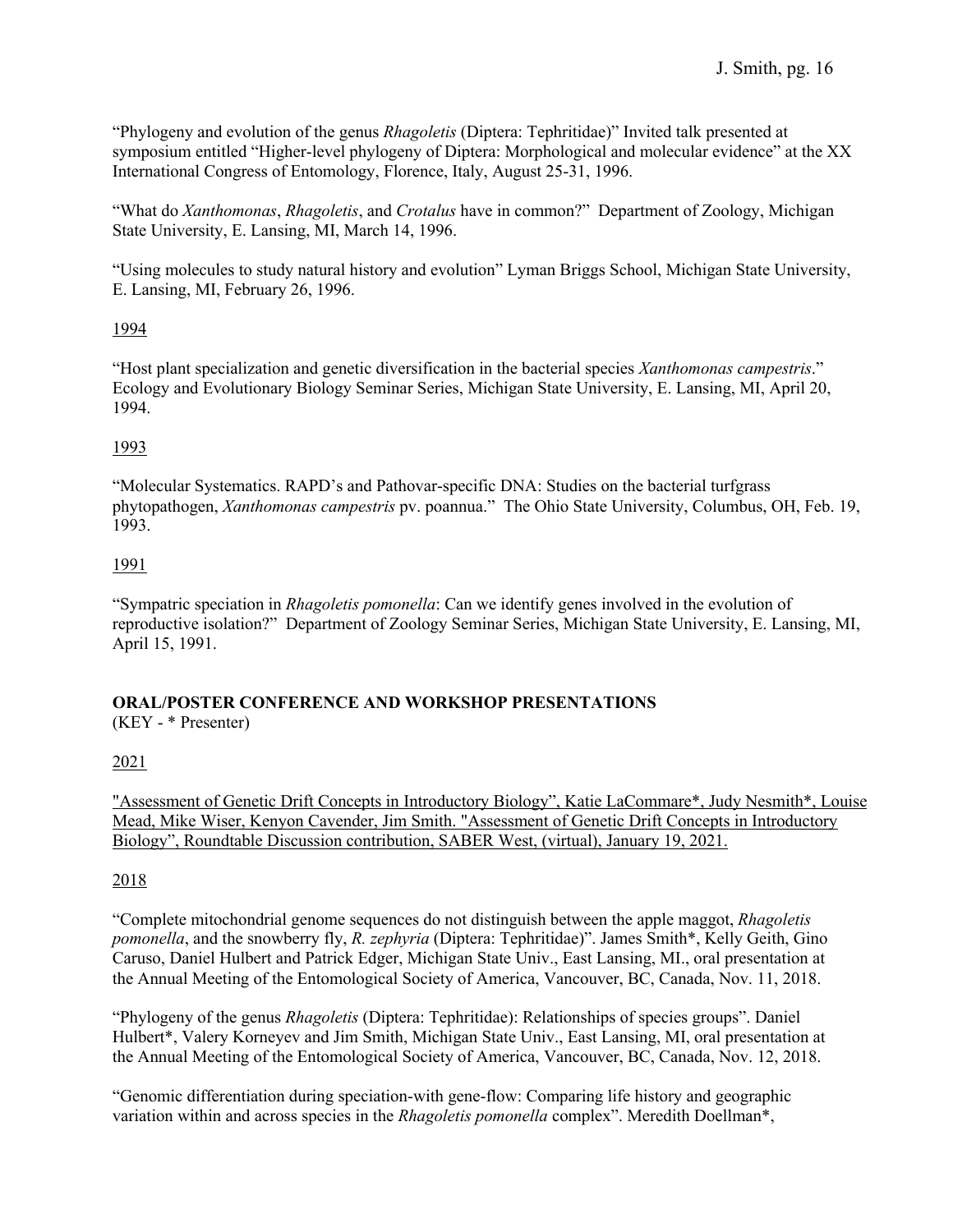Katherine Inskeep, Thomas Powell, Scott Egan, Gregory Ragland, Peter Meyers, Glen Hood, James Smith, Stewart Berlocher and Jeffrey Feder, oral presentation at the Annual Meeting of the Entomological Society of America, Vancouver, BC, Canada, Nov. 12, 2018.

"Backward Design: From Learning Goals to Implementation", Workshop presentation (Jim Smith\*, presenter), Avida-ED Active LENS-MSU Train-the-Trainers Workshop, Aug. 2, 2018, Michigan State University, East Lansing, MI.

"Backward Design: From Learning Goals to Implementation", Workshop presentation (Jim Smith\*, presenter), Avida-ED Active LENS-NCAT Train-the-Trainers Workshop, June 15, 2018, North Carolina A&T University, Greensboro, NC.

"Lyman Briggs Biology: An Inquiry/CURE Lab Model" (Jim Smith\*, Presenter) HHMI LEVERS Gateway Summit, May 15, 2018, Henry Center, East Lansing, MI.

## 2017

"A 28S rRNA D2-D3 expansion variant useful in molecular identification of the apple maggot, *Rhagoletis pomonella* and the snowberry fly, *R. zephyria*". Jim Smith\*, Daniel Hulbert, Mike Klaus and Guy Bush, oral presentation at the Annual Meeting of the Entomological Society of America, Denver, CO, Nov. 6, 2017.

"A new species of *Rhagoletis* (Diptera: Tephritidae) in the *tabellaria* species group: Morphology, molecular phylogenetics, and host-plant use." Daniel Hulbert\*, Morgan Jackson and Jim Smith, poster presentation at the Annual Meeting of the Entomological Society of America, Denver, CO, Nov. 6, 2017.

"From host race to species: Genome-wide divergence parallels ecological variation within and across species in the *Rhagoletis pomonella* complex (Diptera: Tephritidae)." Meredith Doellman\*, Thomas Powell, Katherine Inskeep, Scott Egan, Gregory Ragland, Peter Meyers, Glen Hood, Jim Smith, Stewart Berlocher and Jeffrey Feder, oral presentation at the Annual Meeting of the Entomological Society of America, Denver, CO, Nov. 7, 2017.

"A Course-based Undergraduate Research Experience (CURE) to Explore NextGen Sequencing (NGS) of *Rhagoletis* Mitogenomes, Personal Genotypes and Core Concepts in Evolution." Jim Smith\* and Pat Edger, poster presentation at the Annual Meeting of the Society for the Study of Evolution, Portland, OR, June 24, 2017.

"Why communicating (the relevance of) human evolution still matters." Jim Smith\*, oral presentation at the Annual Meeting of the Society for the Study of Evolution, Portland, OR, June 23, 2017.

"Backward Design: From Learning Goals to Implementation", Workshop presentation (Jim Smith\*, presenter), Avida-ED Active LENS-MSU Train-the-Trainers Workshop, July 28, 2017, Michigan State University, East Lansing, MI.

"Backward Design: From Learning Goals to Implementation", Workshop presentation (Jim Smith\*, presenter), Avida-ED Active LENS-West Train-the-Trainers Workshop, June 22, 2017, University of Washington, Seattle, WA.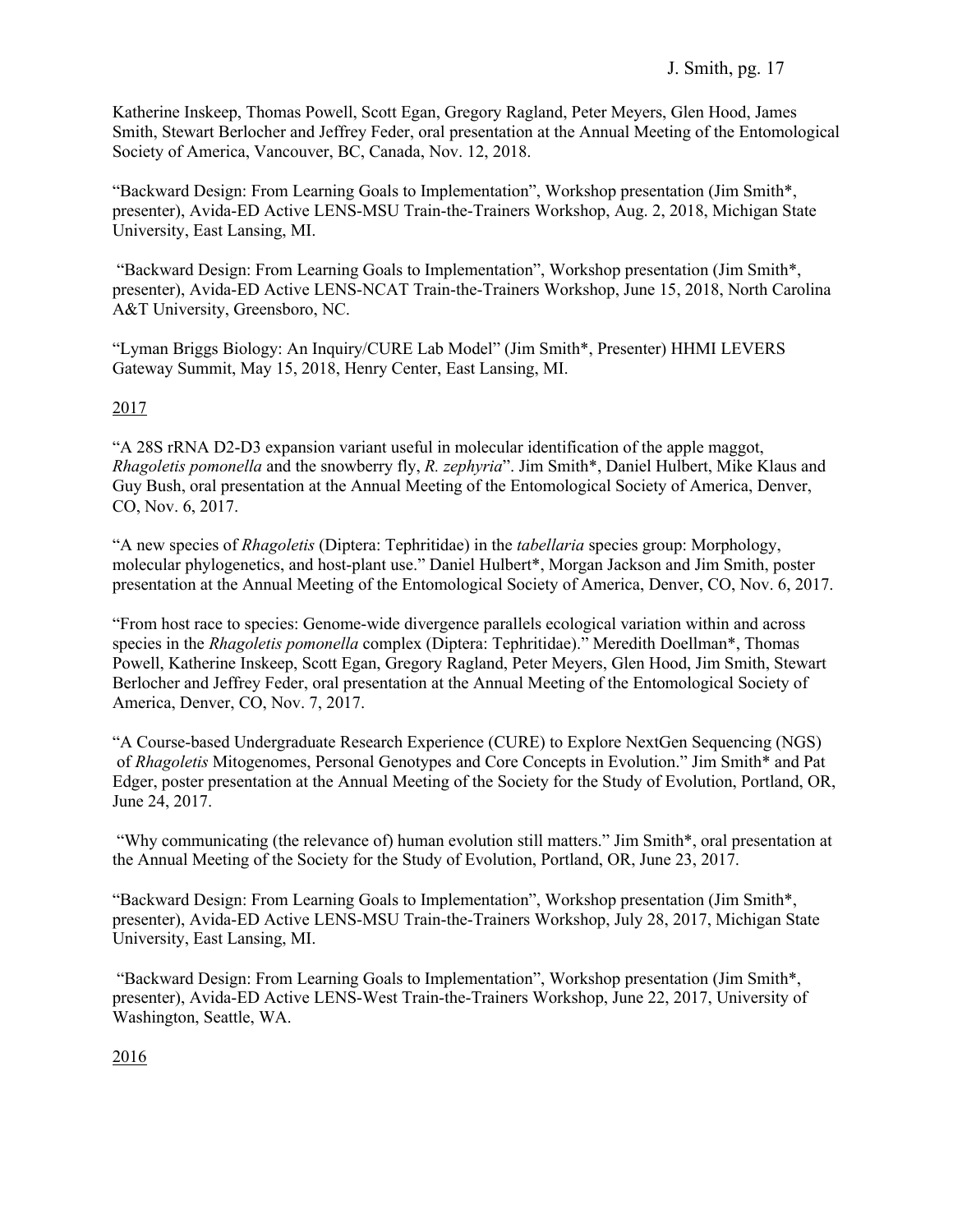"Juniper-infesting *Rhagoletis* (Diptera: Tephritidae): Potential new North American species and establishment of a worldwide juniper-collecting network", James J. Smith\* and Daniel L. Hulbert, oral presentation at the International Congress of Entomology, Orlando, FL, Sept. 30, 2016.

"Updating the phylogeny of *Rhagoletis*: focus on relationships of the North American species groups", Daniel L. Hulbert\*, Valery Korneyev, and James J. Smith, poster presentation at the International Congress of Entomology, Orlando, FL, Sept. 27, 2016.

"Avida-ED: An artificial life platform for teaching evolutionary principles and the nature of science", Workshop presentation; Jim Smith (presenter), Wendy Johnson (presenter), Louise Mead (presenter), Mike Wiser (presenter), Amy Lark, Charles Ofria (presenter), Rich Lenski (presenter) and Rob Pennock (presenter), Three-day Workshop at the 2nd Avida-ED Active LENS Train-the-Trainers Workshop, June 9-11, 2016, BEACON Center and Lyman Briggs College, Michigan State University, East Lansing, MI.

## 2015

"Avida-ED: An artificial life platform for teaching evolutionary principles and the nature of science", 90 minute Workshop; Jim Smith (presenter), Wendy Johnson, Louise Mead, Mike Wiser, Amy Lark, and Rob Pennock, co-authors, The Western Conference for Science Education (WCSE), July 8-10, 2015, Western University, London, ON, Canada.

"Avida-ED: An artificial life platform for teaching evolutionary principles and the nature of science", Workshop presentation; Jim Smith (presenter), Wendy Johnson (presenter), Louise Mead (presenter), Mike Wiser (presenter), Amy Lark, Charles Ofria (presenter), Rich Lenski (presenter) and Rob Pennock (presenter), Three-day Workshop at the 1st Avida-ED Active LENS Train-the-Trainers Workshop, June 4-6, 2015, BEACON Center and Lyman Briggs College, Michigan State University, East Lansing, MI.

"Avida-ED: An artificial life platform for teaching evolutionary principles and the nature of science", Platform presentation; Jim Smith (presenter), Wendy Johnson, Louise Mead, Mike Wiser, Amy Lark, and Rob Pennock, co-authors, American Society for Microbiology Conference for Undergraduate Educators (ASMCUE), May 28-31, 2015, Austin, TX.

## 2014

"Phenological attributes and phylogenetic relationships of *Rhagoletis juniperina* Marcovitch (Diptera: Tephritidae) in the Great Lakes region", Megan Frayer, Daniel Hulbert, Serdar Satar and Jim Smith\*, poster presentation at the Annual Meeting of the Entomological Society of America, Portland, OR, Nov. 18, 2014.

"Genetic Characterization of Hard Ticks (Order Ixodida) from the Kurdistan Region of Iraq", Shamal Al-Muffti\*, Daniel Hulbert and Jim Smith, poster presentation at the Annual Meeting of the Entomological Society of America, Portland, OR, Nov. 18, 2014.

"An Integrative Case-based Approach to Evolution Education", oral presentation at the annual meeting of the Society for the Advancement of Biology Education Research (SABER), Peter White, Merle Heidemann, Jim Smith\*, co-authors, Minneapolis, MN, July 20, 2014.

"What is this gorilla doing in my gene pool? Using trans-specific polymorphisms as a case study in evolution education", Oral presentation at the annual meeting of the Society for the Study of Evolution, Norman Johnson\*, Jim Smith, Ryan Gregory, co-authors, Raleigh, NC, June 24, 2014.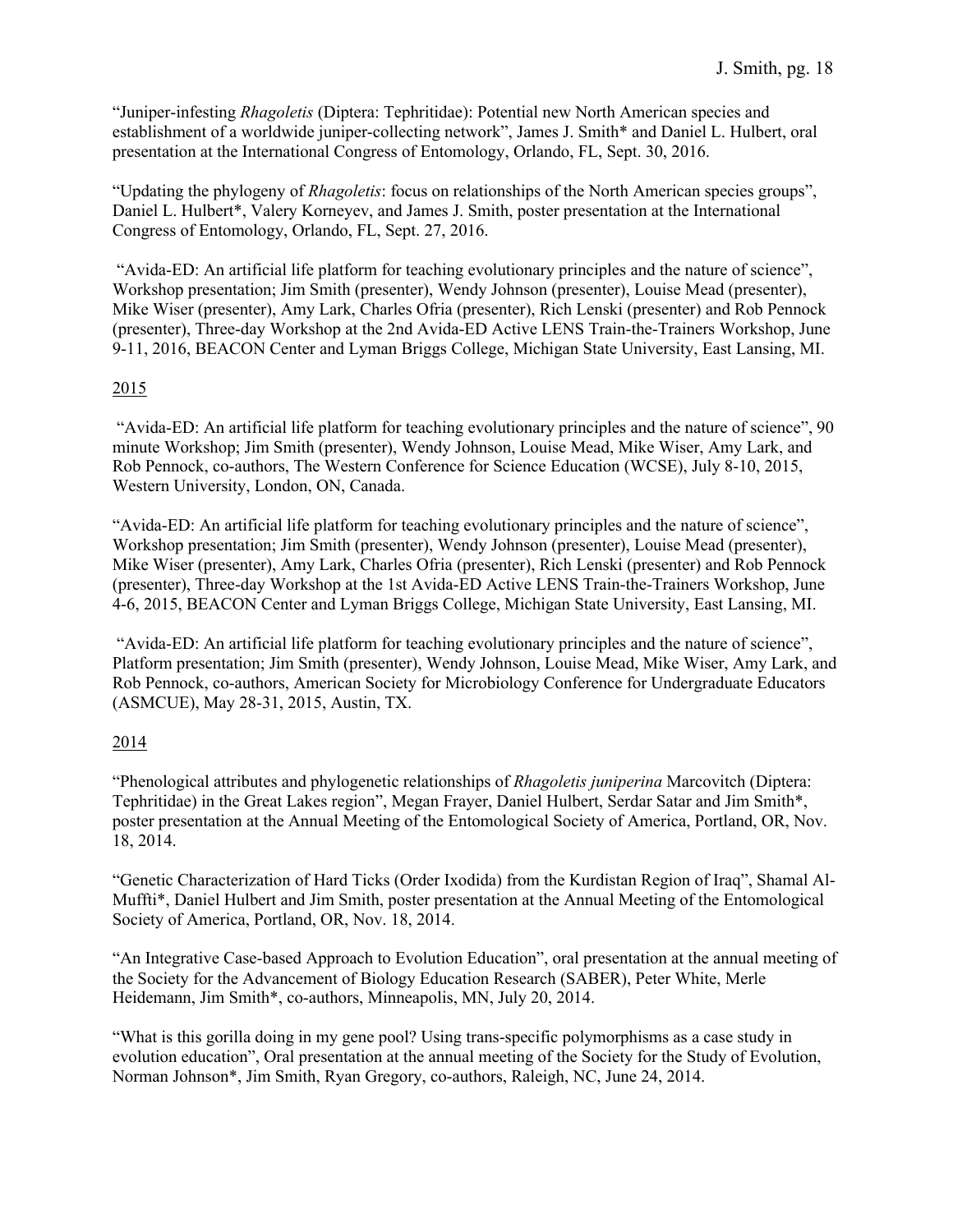### J. Smith, pg. 19

"Updating the phylogeny of *Rhagoletis*: Relationships of the North American species groups", Poster presentation at the annual meeting of the Society for the Study of Evolution, Daniel Hulbert\*, Jim Smith, co-authors, Raleigh, NC, June 21, 2014

"*Rhagoletis juniperina* in the Great Lakes region: A bridge to Old World *Rhagoletis*?", Poster presentation at the annual meeting of the Society for the Study of Evolution, Megan Frayer\*, Daniel Hulbert, Jim Smith, co-authors, Raleigh, NC, June 22, 2014

#### 2013

"Updating the phylogeny of *Rhagoletis*: Relationships of the North American species groups", Daniel Hulbert\* and Jim Smith, poster presentation at the Annual Meeting of the Entomological Society of America, Austin, TX, Nov. 18, 2013.

"Integrative case studies in evolution education" Poster presentation at the NSF/TUES Principal Investigators Conference (Jim Smith (presenter), Peter White, Merle Heidemann, co-authors), Washington, DC, January 23, 2013.

"A New Integrative Approach to Evolution Education", Peter White\*, Merle Heidemann, and Jim Smith, co-authors, poster presentation at the MSU CREATE for STEM MiniConference, May 8, 2013.

"Structural, Pedagogical, and Curricular Reforms of Undergraduate Genetics", Sarah Jardeleza\*, Rebecca Matz\*, Teresa McElhinny, Richard Allison, Eran Andrechek, Ian Dworkin, John Gerlach, Louise Mead, James Smith, Jon Stoltzfus, and Brian Schutte, co-authors, poster presentation at the MSU CREATE for STEM MiniConference, May 8, 2013.

"Communicating Human Evolution", Oral presentation at the annual meeting of the Society for the Study of Evolution (Norman Johnson\*, Jim Smith, and Louise Mead, co-authors), Snowbird, UT, June 24, 2013.

"Teaching and Learning with Digital Evolution Software: Linking Implementation to Student Assessment Outcomes", Oral presentation at the annual meeting of the Society for the Study of Evolution (Amy Lark\*, Wendy Johnson, Louise Mead, James Smith, Gail Richmond, Robert T. Pennock, co-authors), Snowbird, UT, June 24, 2013.

"The integrative approach to evolution education", Workshop presentation at The Western Conference on Science Education. (Peter White\*, Merle Heidemann, Jim Smith, co-authors), London, ON, Canada, July 9, 2013.

"Improving Student Understanding and Acceptance of Evolution", Poster presentation at the annual meeting of the Society for the Advancement of Biology Education Research (SABER), (Amy Lark\*, Wendy Johnson, Louise Mead, James Smith, Gail Richmond, and Robert T. Pennock, co-authors), Minneapolis, MN, July 16, 2013.

"A Case-based Approach for Integrating Ecology and Evolution Education", oral presentation at the annual meeting of the Ecological Society of America (Peter White\*, Merle Heidemann, Jim Smith, coauthors), Minneapolis, MN, August 8, 2013.

"Evo-Ed: Integrative case-based tools for teaching evolution". Workshop presented at the National Association of Biology Teachers Professional Development Conference, (Peter White\*, Merle Heidemann, Jim Smith, co-authors) Atlanta, GA, Nov. 2013.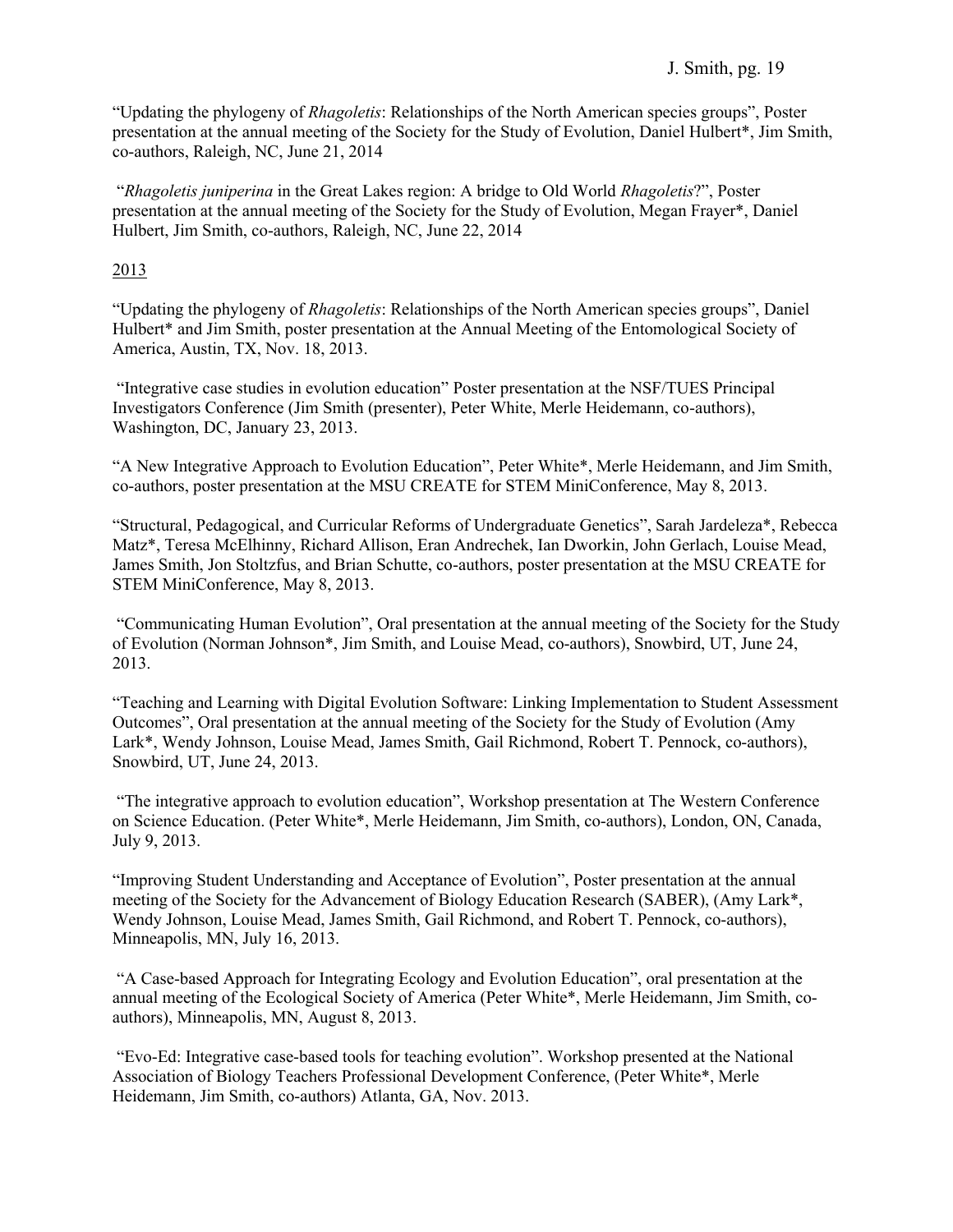## 2012

"Integrative case studies in evolution education" Poster presentation at the Society for Advancement of Biology Education Research (Peter White (presenter), Merle Heidemann, Jim Smith, co-authors), Minneapolis, MN, July 13, 2012.

"Integrative case studies in evolution education" Poster presentation at the 1<sup>st</sup> Congress of Evolutionary Biology (Peter White (presenter), Merle Heidemann, Jim Smith, co-authors), Ottawa, ON, Canada, July 9, 2012.

"Evolution case studies integrating concepts across the biology curriculum" Oral presentation at the 1st Congress of Evolutionary Biology (Jim Smith (presenter), Peter White, Merle Heidemann, co-authors), Ottawa, ON, Canada, July 7, 2012.

"The Popcorn Course: An Academic/Industry Partnership Promoting "Real Science" Research Opportunities for Undergraduates", poster presented at the ABLE Conference (Jim Smith (presenter)  $\&$ Ware Flora, co-authors), Chapel Hill, NC, June 21, 2012.

"Integrative Case Studies in Evolution Education", Peter White (presenter), Merle Heidemann, and Jim Smith, co-authors, poster presentation at the MSU CREATE for STEM Conference, May 9, 2012.

## 2011

"Using Inquiry and Tree-Thinking to "March Through the Animal Phyla": Does Working With Phylogenetic Trees Help Students Understand Biodiversity and Evolution?" poster presentation at the Joint Meeting of the Society for the Study of Evolution, the American Society of Naturalists, and the Society of Systematic Biologists, (Jim Smith (presenter), Kendra Spence Cheruvelil and Stacy Auvenshire, co-authors), Norman, OK, June 1, 2011.

## 2010

"Using Inquiry and Tree-Thinking to "March Through the Animal Phyla": Does Working With Phylogenetic Trees Help Students Understand Biodiversity and Evolution?" poster presentation at the First Annual Scholarship of Teaching and Learning Conference (Jim Smith (presenter), Kendra Spence Cheruvelil, co-author), MSU, East Lansing, MI, March 26, 2010.

## 2009

"Microsatellite analysis of cherry fruit fly (*Rhagoletis cingulata* (Loew): Diptera: Tephritidae) population structure across managed, unmanaged, and natural habitats". poster presentation at the Annual Meeting of the Entomological Society of America (Jim Smith (presenter), Robert McClowry, Luis Teixeira, Tom Powell, Rufus Isaacs, Jeffrey Feder, and Larry Gut, co-authors), Indianapolis, IN, December 15, 2009.

"Using Inquiry and Tree-Thinking to "March Through the Animal Phyla": Does Working With Phylogenetic Trees Help Students Understand Biodiversity and Evolution?" poster presentation at the American Society for Microbiology Conference for Undergraduate Educators (Jim Smith (presenter), Kendra Spence Cheruvelil, co-author), Ft. Collins, CO, May 30, 2009.

## 2008

"AFLP, mtDNA, and Microsatellite Analysis of Emerald Ash Borer from Asia and North America", poster presentation at the Annual Meeting of the Entomological Society of America (Alicia Bray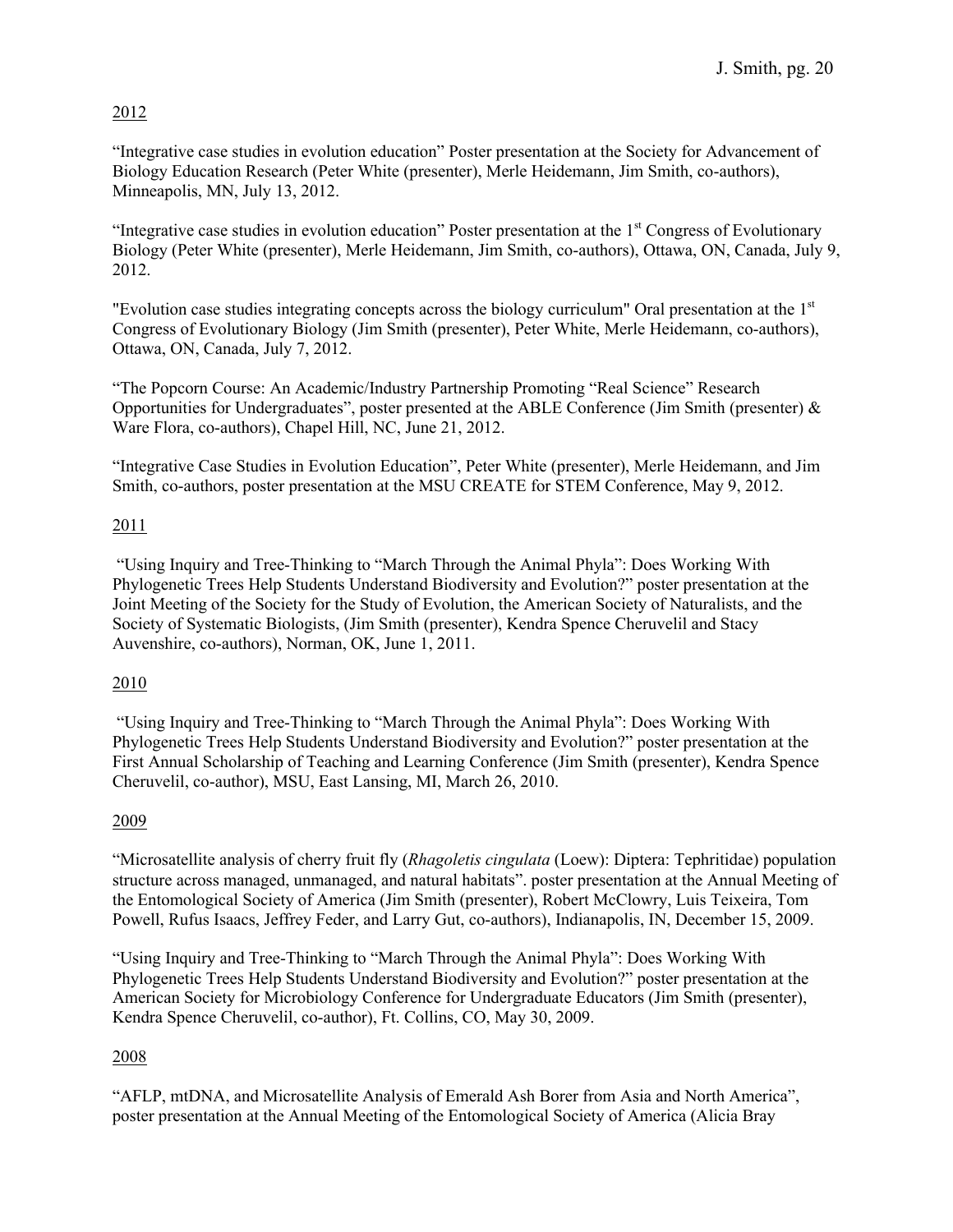(presenter), Leah Bauer, Robert A. Haack, Therese Poland, and Jim Smith, co-authors), Reno, NV, November 18, 2008.

#### 2007

"Use of AFLPs to Determine Genetic Relationships and Identify Species in the *Rhagoletis pomonella* species group", poster presentation at the Annual Meeting of the Entomological Society of America (Jim Smith (presenter), Vesna Gavrilovic, Dan Ducat, and Rob Ahern, co-authors), San Diego, CA, December 12, 2007.

"Using Inquiry and Tree-thinking to March Through the Phyla", oral presentation at the annual meeting of the National Association of Biology Teachers, (Jim Smith (presenter), Kendra Spence Cheruvelil, coauthor) Atlanta, GA, December 1, 2007.

"Emerald Ash Borer (*Agrilus planipennis* Fairmaire) Genetics: An Update", oral presentation at the Emerald Ash Borer (EAB) Annual Review and Research Planning Session, (Alicia Bray (presenter), Leah Bauer, Robert A. Haack, Therese Poland, and Jim Smith, co-authors), Pittsburgh, PA, October 23, 2007.

#### 2006

"Invasion Genetics of Emerald Ash Borer (*Agrilus planipennis* Fairmaire) in North America?", poster presentation at the Joint Meeting of the Society for the Study of Evolution, the American Society of Naturalists, and the Society of Systematic Biologists, (Jim Smith (presenter), Robert A. Haack, Leah Bauer, Therese Poland and Alicia Bray, co-authors) Stony Brook, NY, June  $24 - 27$ , 2006.

"Adapting Avida as an Evolution Education Tool: Development of Model Lesson Plans", poster presentation at the Joint Meeting of the Society for the Study of Evolution,the American Society of Naturalists, and the Society of Systematic Biologists, (Jim Smith (presenter), Robert T. Pennock, Jeff Clune, Eric Armstrong, Max Braverman, Candice Brady, co-authors) Stony Brook, NY, June 24 – 27, 2006.

#### 2005

"Emerald ash borer - Where did you come from?", poster presentation at the Annual Meeting of the Entomological Society of America (Alicia Bray (presenter), Robert A. Haack, Leah Bauer, and Jim Smith, co-authors), Ft. Lauderdale, FL. December 15, 2005.

"Invasion Genetics of Emerald Ash Borer (*Agrilus planipennis* Fairmaire) in North America", oral presentation at the Emerald Ash Borer (EAB) Annual Review and Research Planning Session, (Alicia Bray (presenter), Leah Bauer, Robert A. Haack, Therese Poland, and Jim Smith, co-authors), Pittsburgh, PA, September 26, 2005.

## 2004

"DNA analysis of emerald ash borer (*Agrilus planipennis* Fairmaire) to determine point of origin in North American infestations", poster presentation at the Annual Meetings of the Entomological Society of America (Alicia Bray (presenter), Robert Haack, Leah Bauer, Mike Grillo, and Jim Smith, co-authors), Salt Lake City, Utah. November 15, 2004.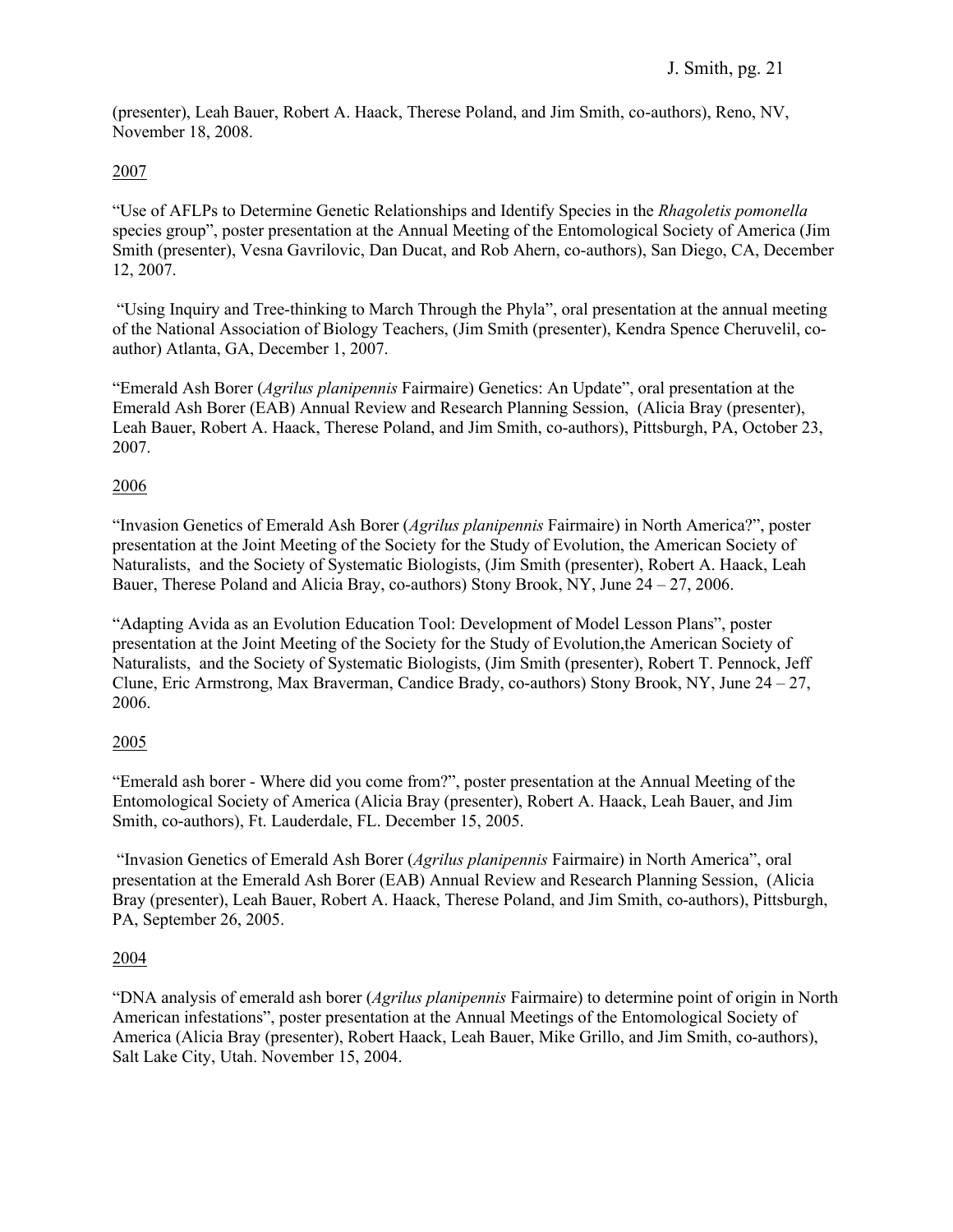"Genetic analysis of emerald ash borer (*Agrilus planipennis* Fairmaire) to determine point of origin of Michigan infestations", oral presentation at the EAB Research Review, (Alicia Bray (presenter), Jim Smith, Robert Haack, and Leah Bauer, co-authors), Romulus, MI, October 5, 2004.

## 2003

"Anatomy of a Biology Module", oral presentation at the LON-CAPA Users Conference, Truckee Meadows Community College, Reno NV, January 18, 2003.

"HHMI/LON-CAPA: 'Anatomy and Physiology' of Online Learning Guides for Introductory Biology", oral presentation at the Learning Conference, University of London, London, UK, July 17, 2003.

"Genetic analysis of Emerald Ash Borer (*Agrilus planipennis* Fairmaire) to determine point of origin of North American infestations", oral presentation at the Emerald Ash Borer research review, Port Huron, MI, September 30, 2003.

## 2002

"Mitochondrial DNA Evolution in the *Rhagoletis pomonella* species group (Diptera: Tepritidae): An Update", co-author with V. Gavrilovic, Poster Presentation at the Joint Meeting of the Society for the Study of Evolution, and the Society of Systematic Biologists, Champaign-Urbana, IL, June 29 – July 1, 2002.

"Development of a new morphometric standard for identification of field-caught apple maggot fly, *Rhagoletis pomonella*, and snowberry fly, *R. zephyria*, using native Washington populations as a basis", oral presentation at the Apple Entomology Research Review of the Washington Tree Fruit Research Commission, Yakima, WA, January 23, 2002.

## 2001

"Use of amplified fragment length polymorphism markers to determine relationships of populations and closely related species in the genus *Rhagoletis* (Diptera: Tephritidae)". co-author with Vesna Gavrilovic, Dan Ducat, Angela Roles, and Jessica Wolfe. Poster presentation at the Annual Meeting of the Entomological Society of America, San Diego, CA, Dec. 9-12, 2001.

"Host shifts and speciation in Blepharoneura (Tephritidae)". co-author with M. Condon, D. Pumo, J. Romashko III, T. Strovas, J. Sturges and C. Thunberg, Poster Presentation at the Annual Joint Meeting of the Society for the Study of Evolution, Society of Systematic Biologists, and The American Society of Naturalists, Knoxville, TN, June 27 – 30, 2001.

## 2000

"Interpreting patterns of mtDNA sequence variation in the genus *Rhagoletis*: What we know, and what we suspect". (co-author with Joe Roethele, Jeff Feder, Vesna Gavrilovic, William Perry, Hattie Dombroski and Stewart Berlocher), Oral presentation at the Annual Joint Meeting of the Society for the Study of Evolution, Society of Systematic Biologists, and The American Society of Naturalists, Bloomington, IN June 24 – 27, 2000.

"Nuclear DNA sequence variation in the genus *Rhagoletis*: Comparing patterns of molecular data to allozymes and host plant associations." (co-author with Stewart Berlocher (presenter), Joe Roethele, Jeff Feder, Vesna Gavrilovic, William Perry, and Hattie Dombroski), Oral presentation at the Annual Joint Meeting of the Society for the Study of Evolution, Society of Systematic Biologists, and The American Society of Naturalists, Bloomington, IN June 24 – 27, 2000.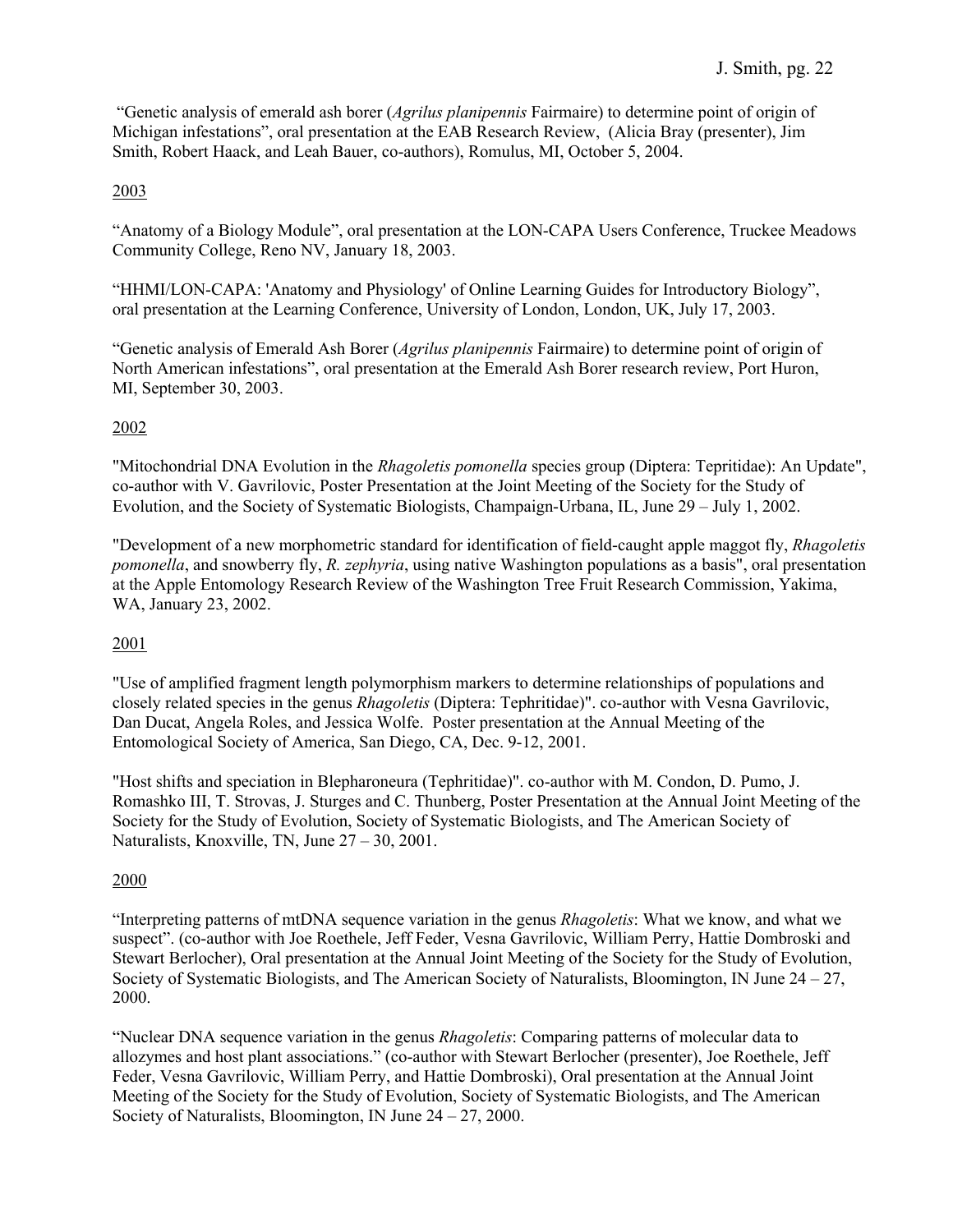"Ancestral polymorphism, introgression, and/or geographic subdivision: Interpreting patterns of nuclear and mtDNA sequence variation in the genus *Rhagoletis*." (co-author with Jeff Feder (presenter), Joe Roethele, Vesna Gavrilovic, William Perry, Hattie Dombroski, and Stewart Berlocher), Oral presentation at the Annual Joint Meeting of the Society for the Study of Evolution, Society of Systematic Biologists, and The American Society of Naturalists, Bloomington, IN June 24 – 27, 2000.

"Patterns of nuclear and mtDNA sequence variation in the genus *Rhagoletis*:". (co-author with Joe Roethele (presenter), Hattie Dombroski, Jeff Feder, Vesna Gavrilovic, Stewart Berlocher and William Perry), Poster presentation at the Annual Joint Meeting of the Society for the Study of Evolution, Society of Systematic Biologists, and The American Society of Naturalists, Bloomington, IN June  $24 - 27$ , 2000.

"Phylogenetic position of the snowberry fly, *Rhagoletis zephyria* (Diptera: Tephritidae) within the *R. pomonella* species group: Conflicting nuclear gene phylogenies". (co-author with Vesna Gavrilovic, William Perry and Joe Roethele), Poster presentation at the Annual Joint Meeting of the Society for the Study of Evolution, Society of Systematic Biologists, and The American Society of Naturalists, Bloomington, IN June  $24 - 27, 2000.$ 

Co-author on an oral presentation by JL Feder entitled "Ancestral polymorphism, introgression, and/or geographic subdivision: Interpreting patterns of nuclear and mtDNA sequence variation in the genus Rhagoletis". J. Feder, J. Roethele, J. Smith, S. Berlocher, V. Gavrilovic, W. Perry and H. Dambroski, 2000 Joint Annual Meeting of Societe d'entomologie du Quebec, Entomological Society of Canada and Entomological Society of America, Montreal, Quebec, Dec. 2000.

Co-author on poster presentation by Hattie Dombroski entitled "Patterns of nuclear and mtDNA sequence variation in the genus *Rhagoletis*". H. Dambroski, J. Roethele, J. Feder, J. Smith, S. Berlocher, V. Gavrilovic and W. Perry, 2000 Joint Annual Meeting of Societe d'entomologie du Quebec, Entomological Society of Canada and Entomological Society of America, Montreal, Quebec, Dec. 2000.

#### 1999

"Progress in the development of a PCR-based diagnostic test for distinguishing between the apple maggot fly, *Rhagoletis pomonella*, and the snowberry fly, *R. zephyria*" (co-author with DL Christman and GL Bush), oral and poster presentations at the Entomological Apple Research Review for the Washington State Tree Fruit Research Commission, Dec. 1-2, 1999, Yakima, WA.

"Phylogenetic relationships within the *Rhagoletis pomonella* (Diptera: Tephritidae) species group" (coauthor with V Gavrilovic (presenter), GL Bush and JL Feder), Poster presentation at Annual Joint Meeting of the Society for the Study of Evolution, Society of Systematic Biologists, and The American Society of Naturalists, Madison, WI June 22-26, 1999.

"Phylogeny of South American *Rhagoletis*" (co-author with Matt Jayxox (presenter), Daniel Frias & Guy Bush), Poster presentation at Annual Joint Meeting of the Society for the Study of Evolution, Society of Systematic Biologists, and The American Society of Naturalists, Madison, WI June 22-26, 1999.

#### 1998

"Evolution of nest building behavior in *Cornitermes bequaerti* (Isoptera: Termitidae)" (Vanderlei Martins & Vesna Gavrilovic, co-authors), Oral presentation at Annual Joint Meeting of the Society for the Study of Evolution, Society of Systematic Biologists, and The American Society of Naturalists, Vancouver, BC June 20-24, 1998.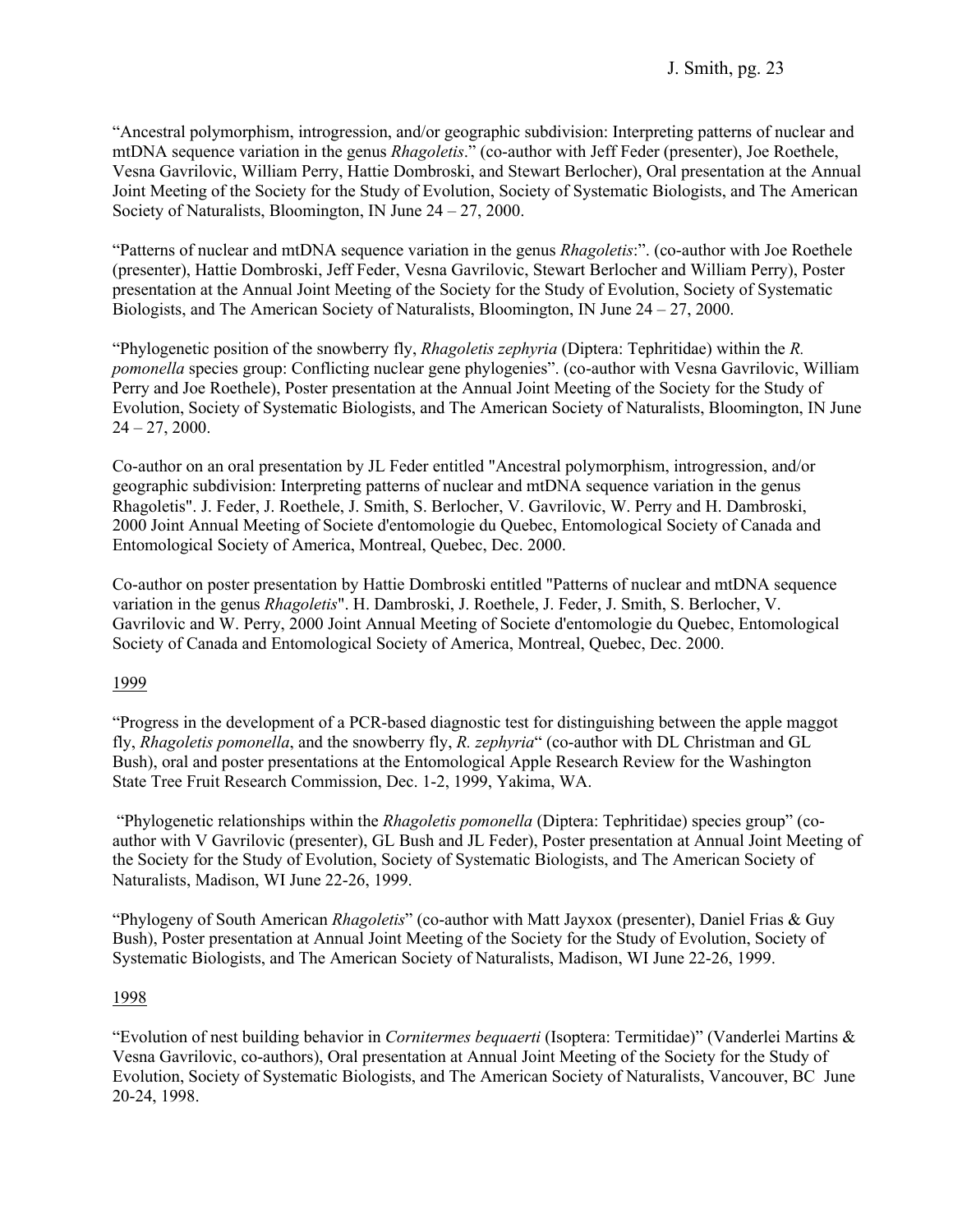"Phylogeny of Carpomyina (Diptera: Tephritidae)" (Guy L. Bush, co-author), Poster presentation at Annual Joint Meeting of the Society for the Study of Evolution, Society of Systematic Biologists, and The American Society of Naturalists, Vancouver, BC June 20-24, 1998.

"Phylogeny of South American *Rhagoletis* (Diptera: Tephritidae)" (co-author with Matt Jayxox (presenter), Daniel Frias & Guy Bush), Poster presentation at Annual Joint Meeting of the Society for the Study of Evolution, Society of Systematic Biologists, and The American Society of Naturalists, Vancouver, BC June 20-24, 1998.

"Evolution of nest building behavior in *Cornitermes bequaerti* (Isoptera: Termitidae)" (Vanderlei Martins & Vesna Gavrilovic (presenter), co-authors), Poster presentation at Annual Meeting of the Society for Molecular Biology and Evolution, Vancouver, BC June 17-20, 1998.

## 1997

"Documenting the history of speciation of *Rhagoletis pomonella* and *R. zephyria* (Diptera: Tephritidae)" (Teri Genschoreck and Guy L. Bush, co-authors), Poster presented at Annual Joint Meeting of the Society for the Study of Evolution, Society of Systematic Biologists, and The American Society of Naturalists, Boulder, CO, June 15-18, 1997.

## 1996

"Reconstructing the evolutionary history of host associations in the *Rhagoletis pomonella* and *R. tabellaria* species groups" Poster presented at "Endless Forms: Species and Speciation", A symposium in honor of Guy L. Bush. Asilomar Conference Center, Pacific Grove, CA. May 19-23, 1996.

## 1995

"Clade-defining characters and the evolution of host plant associations in the *Rhagoletis* fruit flies (Diptera: Tephritidae)." Short talk presented at the Annual Meeting of the Society for the Study of Evolution, Montreal, Quebec, Canada.

## 1994

"Phylogenetic analysis of *Rhagoletis* spp. (Diptera: Tephritidae) using mitochondrial COII sequences." Poster presented at the Annual Meeting of The Society for the Study of Evolution, Athens, GA.

## 1993

"Characterization of random amplified polymorphic DNA (RAPD) products from *Xanthomonas campestris*: Phylogenetic implications." Poster presented at the Annual Meeting of The Society for the Study of Evolution, Snowbird, UT.

## 1992

"Differentiation of *Xanthomonas campestris* using DNA Products of Arbitrarily-primed polymerase chain reactions." Poster presented at the Sixth International Symposium on Microbial Ecology, Barcelona, Spain.

"Molecular Systematics and Evolution in *Xanthomonas campestris*." Poster presented at the International Conference on Molecular Evolution, University Park, PA.